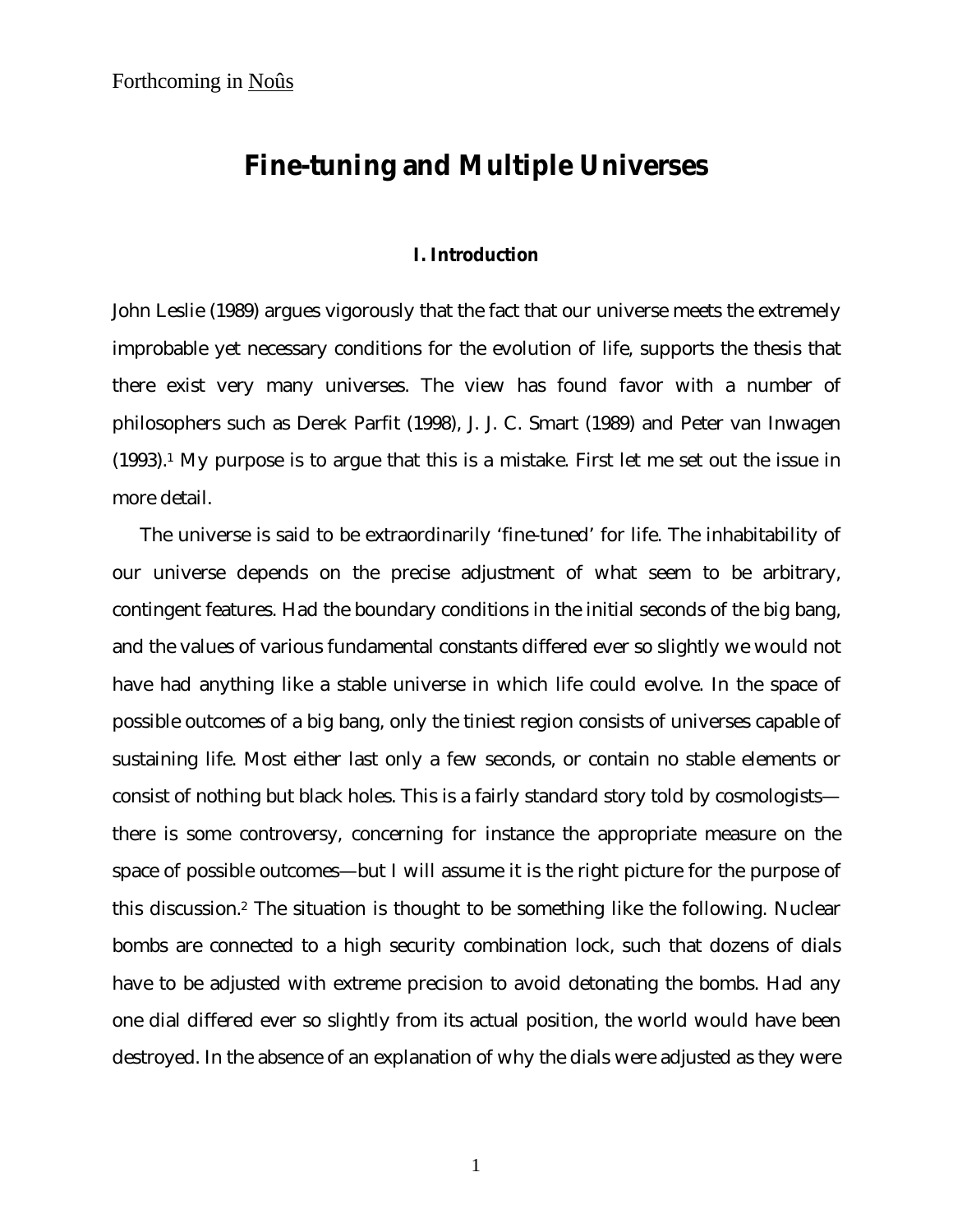(suppose they had been spun at random) we would find it astonishing that we were here to consider the matter.

In response to this seemingly remarkable state of affairs, philosophers and physicists have suggested various hypotheses involving multiple universes. By 'universe' I do not mean possible world. Rather, according the multiple universe theories, the actual world consists of very many large, more or less isolated sub-regions (universes) either coexisting, or forming a long temporal sequence. The crucial feature of the various Multiple Universe theories, is that those physical parameters which on which inhabitability depends, are understood to be assigned randomly for each universe.<sup>3</sup>

How are multiple universes relevant to the puzzle? The basic idea is straightforward. For any improbable outcome of a trial (e.g. dealing a royal flush, hitting a hole in one, throwing a bull's eye) if you repeat the trial enough times you can expect to get an outcome of that type eventually. If we suppose that our universe is just one of very many universes, randomly varying in their initial conditions and fundamental constants, it is to be expected that at least one of them is life-permitting. Add to this the fact that we could only find ourselves in a life-permitting universe and we seem to have satisfyingly accounted for what at first seemed amazing, removing the temptation to suppose that there was a Fine-Tuner, who adjusted the physical constants for a purpose. It is widely thought therefore, that the fact that our universe is fine-tuned for life, provides evidence for the Multiple Universe theory. In fact almost everyone who has written on the topic accepts that the fine-tuning facts count in favor of multiple universes, even if they are not persuaded that there are other universes.<sup>4</sup> But they are mistaken, or so I will argue. Perhaps there is independent evidence for the existence of many universes. But the fact that our universe is fine-tuned gives us no further reason to suppose that there are universes other than ours. I will examine the two main lines of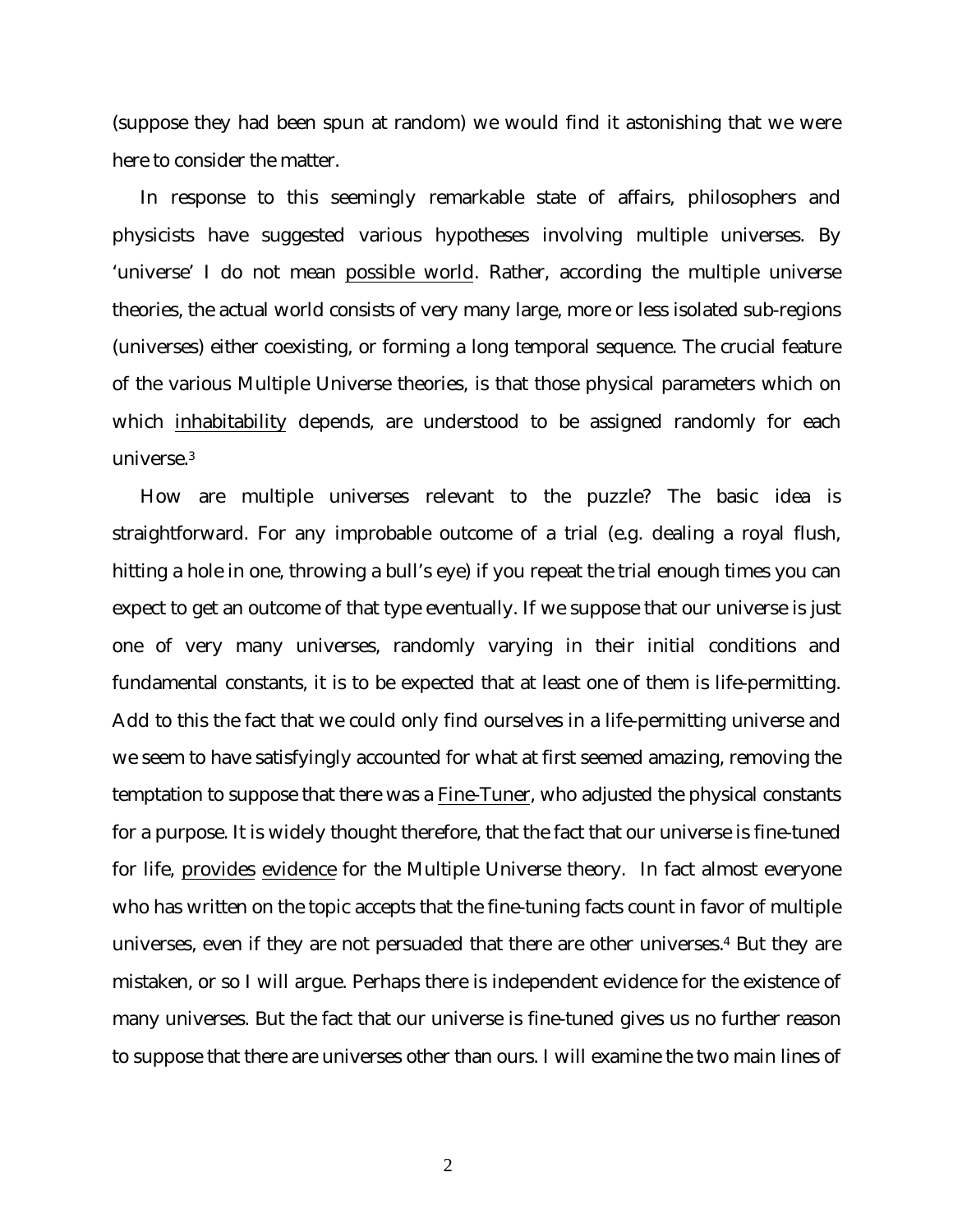reasoning found in the literature from fine-tuning to multiple universes to see where they go wrong.

## **II. Probabilistic Confirmation**

The first strategy takes a probabilistic approach to confirmation, according to which confirmation is raising of probability. That is,

Evidence E confirms hypothesis H, given background knowledge K, if and only if

 $P(H|E \& K) > P(H|K)$ 

A probabilistic understanding of confirmation supports the use of the common sense principle that, as Leslie (1989) puts it, "observations improve your reasons for accepting some hypothesis when its truth would have made those observations more likely." (p. 121) A theorem of the probability calculus which underlies this principle is

 $P1: P(H | E & K) > P(H | K) \leftrightarrow P(E | H & K) > P(E | \neg H & K)$ 

A related theorem which will prove useful is

 $P2: P(H | E & K) = P(H | K) \leftrightarrow P(E | H & K) = P(E | \neg H & K)$ 

In applications of probability to confirmation, controversy often arises concerning the assignment of prior probabilities. How are we to determine the probability of M, that there are many universes, prior to the fine tuning evidence E? One possible reason for concern is that if  $P(M|K)$  is extremely low, then  $P(M|E & K)$  might not be much higher, even if  $P(E|M \& K)$  is much higher than  $P(E|\sim M \& K)$ . This need not concern us however, for the question at hand is whether E provides any support for M at all. We may grant, for the sake of argument, that the Multiple Universe hypothesis has a nonnegligible prior probability, or is even quite probable. Principles P1 and P2 give us a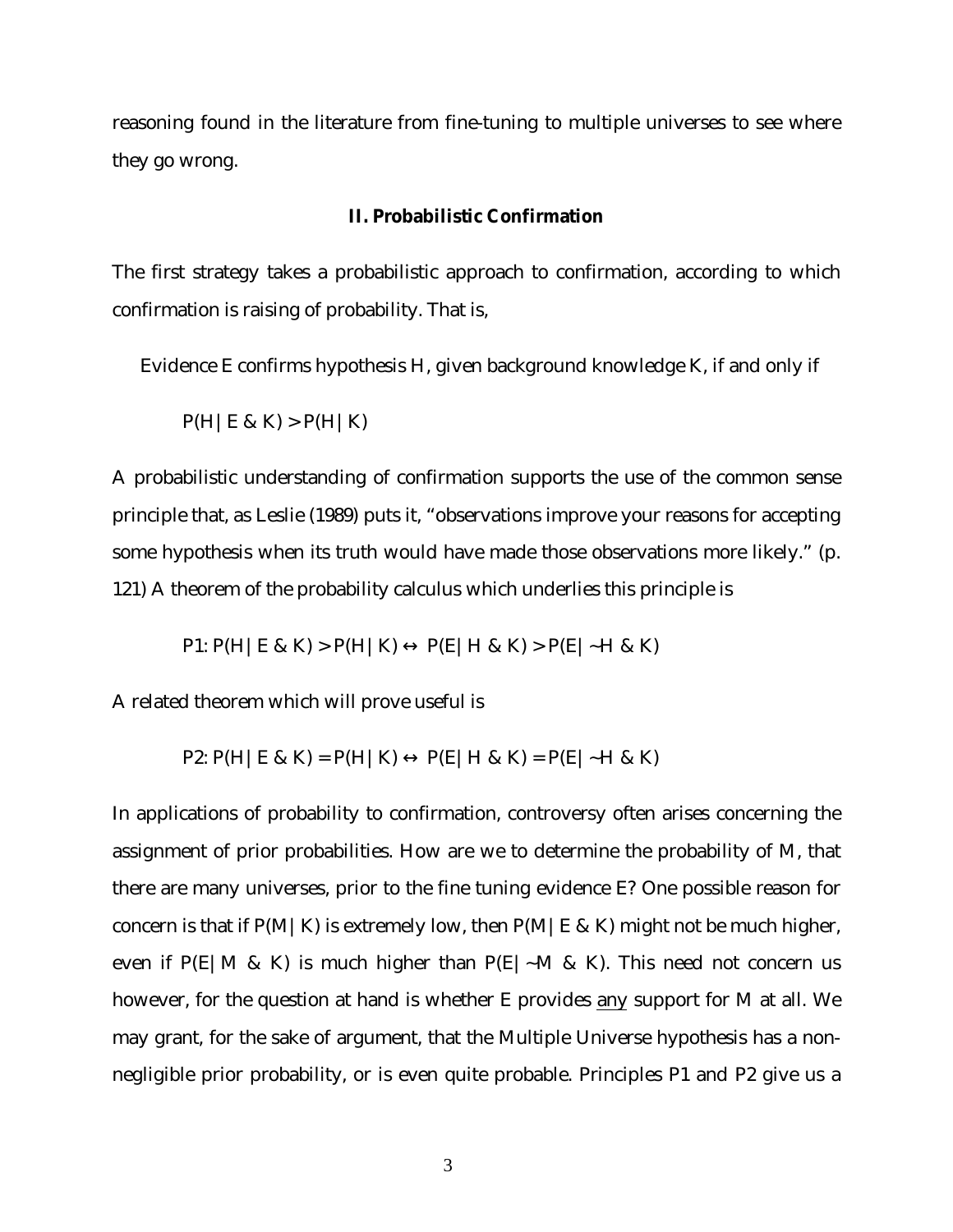handy test for whether the fine tuning evidence E provides any evidence for M: it does so if and only if, E is more likely given M than given its denial.

Now the appealing idea here is that a single life-permitting universe is exceedingly improbable, but if we suppose there are or have been very many universes, it is to be expected that eventually a life-permitting one will show up, just as if you throw a pair of dice long enough you can expect to get a double six sometime (you cannot, of course, expect it on any particular throw). It is tempting then to suppose that the fine-tuning evidence confirms the Multiple Universe theory by P1, since the latter raises the probability of the former.

But here we need to be clear about what our evidence is. For simplicity, let us suppose that we can partition the space of possible outcomes of a big bang into a finite set of equally probable configurations of initial conditions and fundamental constants:  ${T_1, T_2,..., T_n}$  (think of the universes as n-sided dice, for a very large n).<sup>5</sup> Let the variable 'x' range over the actual universes. Let  $\alpha$  be our universe<sup>6</sup> and let T<sub>1</sub> be the configuration which is necessary to permit life to evolve. Each universe instantiates a unique T<sub>i</sub>, i.e., (∀x)(∃!i)T<sub>i</sub>x. Let <u>m</u> be the number of universes that actually exist, and let

 $E = T_1 \alpha = \alpha$  is life-permitting  $E' = (\exists x)T_1x = Some$  universe is life-permitting  $M = m$  is large (the Multiple Universe hypothesis)

It is important to distinguish E from the weaker E*'*. For while E*'* is more probable given M than it is given ~M, M has no effect on the probability of E. First let's consider E*'*: In general,

$$
P((\exists x)T_i x \mid m=k) = 1 - (1 - 1/n)^k
$$
 for any  $i^7$ 

so  $P((\exists x)T_ix \mid M) > P((\exists x)T_ix \mid \neg M)$  for any i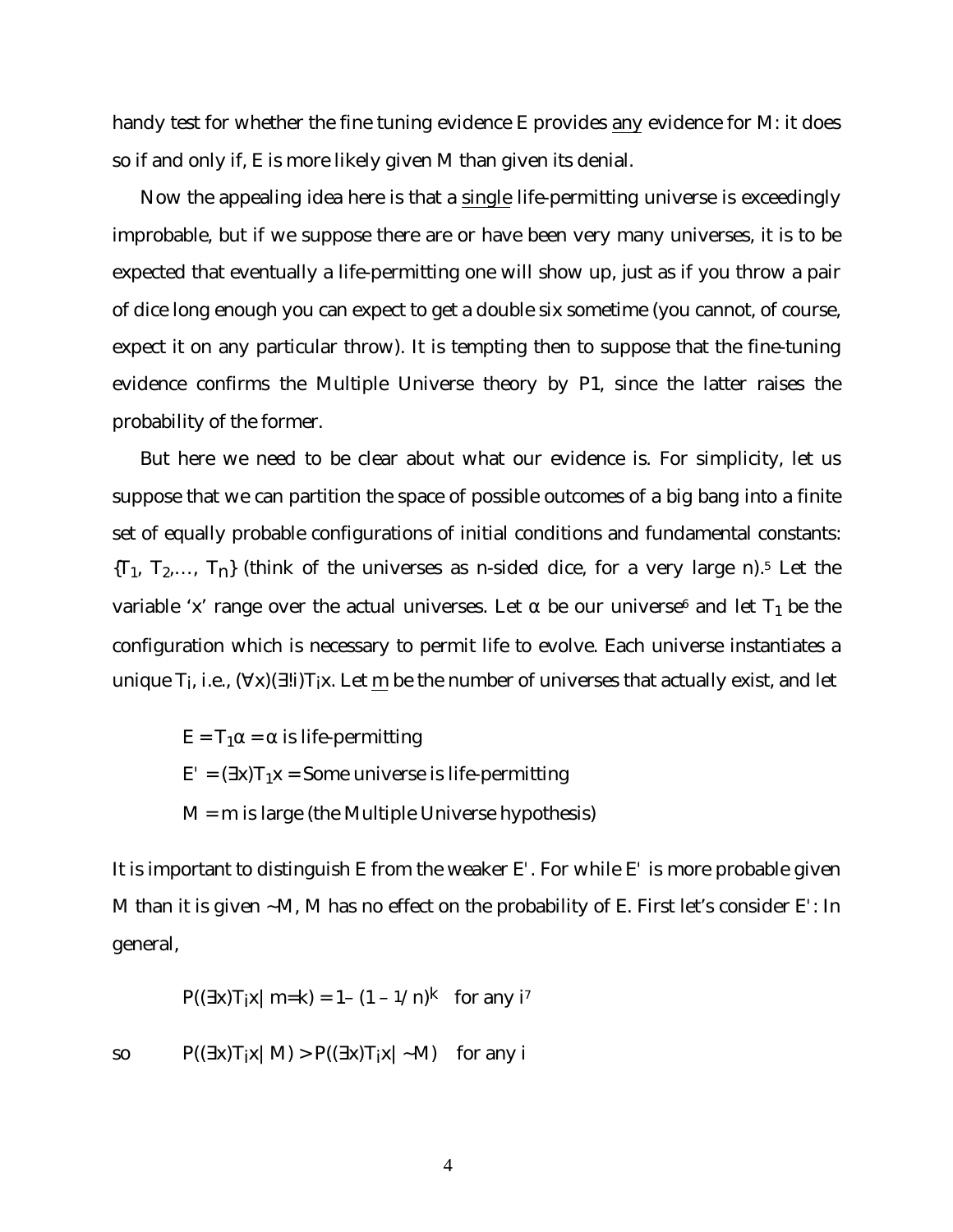so 
$$
P((\exists x)T_1x \mid M) > P((\exists x)T_1x \mid \sim M)
$$

i.e., 
$$
P(E'|M) > P(E'|~|~M)
$$

E, on the other hand, is just the claim that  $\alpha$  instantiates T<sub>1</sub>, and the probability of this is just  $1/n$ , regardless of how many other universes there are, since  $\alpha$ 's initial conditions and constants are selected randomly from a set of n equally probable alternatives, a selection which is independent of the existence of other universes. The events which give rise to universes are not causally related in such a way that the outcome of one renders the outcome of another more or less probable. They are like independent rolls of a die. That is,

$$
P(E \mid M) = P(T_1 \alpha \mid M) = 1/n = P(T_1 \alpha \mid \neg M) = P(E \mid \neg M)
$$

Given M, it is likely that some universe instantiates  $T_1$ , and it is true that  $\alpha$  instantiates some T<sub>i</sub>, but it is highly improbable that the T<sub>i</sub> instantiated by  $\alpha$  is T<sub>1</sub>, regardless of the truth of M. So by P2,  $P(M|E) = P(M)$ , i.e., the fact that our universe is life-permitting does not confirm the Multiple Universe hypothesis one iota. Perhaps the claim that it does results from a confusion between E and E*'*.

Ian Hacking (1987) has made a similar criticism with respect to J. A. Wheeler's oscillating universe theory, according to which our universe is the latest of a long temporal sequence of universes. Hacking labels the mistake involved the Inverse Gambler's Fallacy, suggesting that it is related to the notorious Gambler's Fallacy. The Gambler's Fallacy: After throwing a pair of dice repeatedly without getting a double six, the gambler concludes that he has a much better chance of getting it on the next roll, since he is unlikely to roll several times without a double six. The Inverse Gambler's Fallacy: The gambler is asked 'Has this pair of dice been rolled before?' He asks to see the dice rolled before he makes a judgment. They land double six. He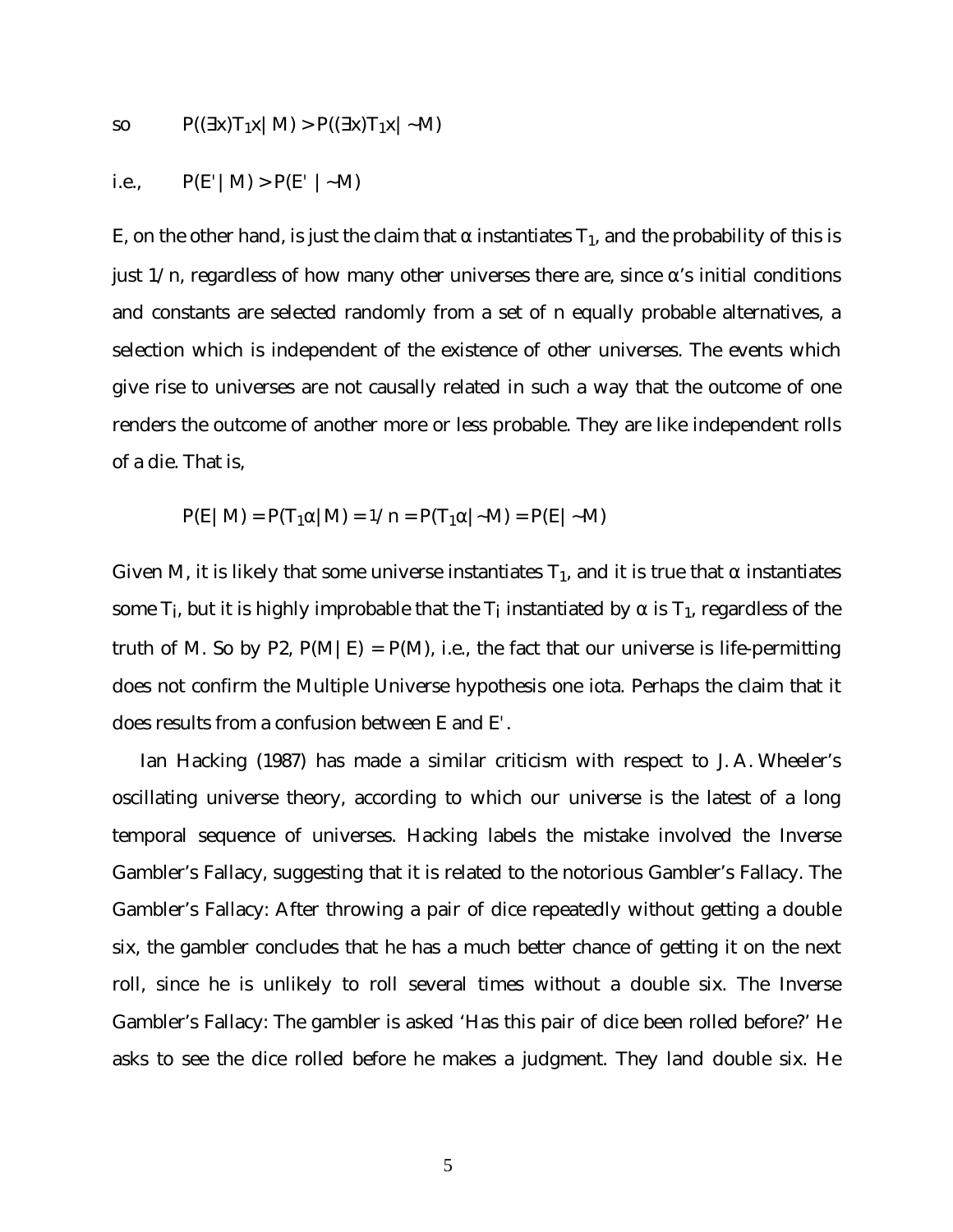concludes that they probably have been rolled several times, since they are so unlikely to land double six in one roll, but are quite likely to after several.

There is no doubt that Hacking has identified a fallacy here. He suggests that this is what is at work in the inference from the fine-tuning of our universe, to Wheeler's hypothesis that ours is just the most recent in a long sequence of universes. We note that against all odds, the big bang has produced a life-permitting universe—extremely unlikely in one shot, but highly likely after several. So we conclude that there have probably been many big bangs in the past. The mistake is in supposing that the existence of many other universes makes it more likely that this one—the only one that we have observed—will be life-permitting. The Inverse Gambler's Fallacy combines the Gambler's Fallacy with P1, so the usual antidotes to the gambler's reasoning should be instructive here also. Wheeler universes, like dice, 'have no memories', the individual oscillations are stochastically independent. Previous big bangs in the sequence have no effect on the outcome of any other big bang, so they cannot render it more likely to produce a life-permitting universe. Although Hacking does not mention them, similar points apply to models of coexisting universes. These universes are usually taken to be causally isolated, or if there is any causal relation between them, it is not of a type that could increase the probability of this universe being life-permitting.

## **III. Our universe vs. some universe**

Let us now turn to a common response to the arguments above. I have been insisting that  $\alpha$  is no more likely to be life-permitting no matter how many other universes there are, but of course the more universes there are, the more likely it is that some universe supports life. That is, M raises the probability of E*'* but not E. But now, the response goes, we know that E*'* is true since it follows from E. So E*'* confirms M even if E does not. In other words, our knowledge that some universe is life-permitting seems to give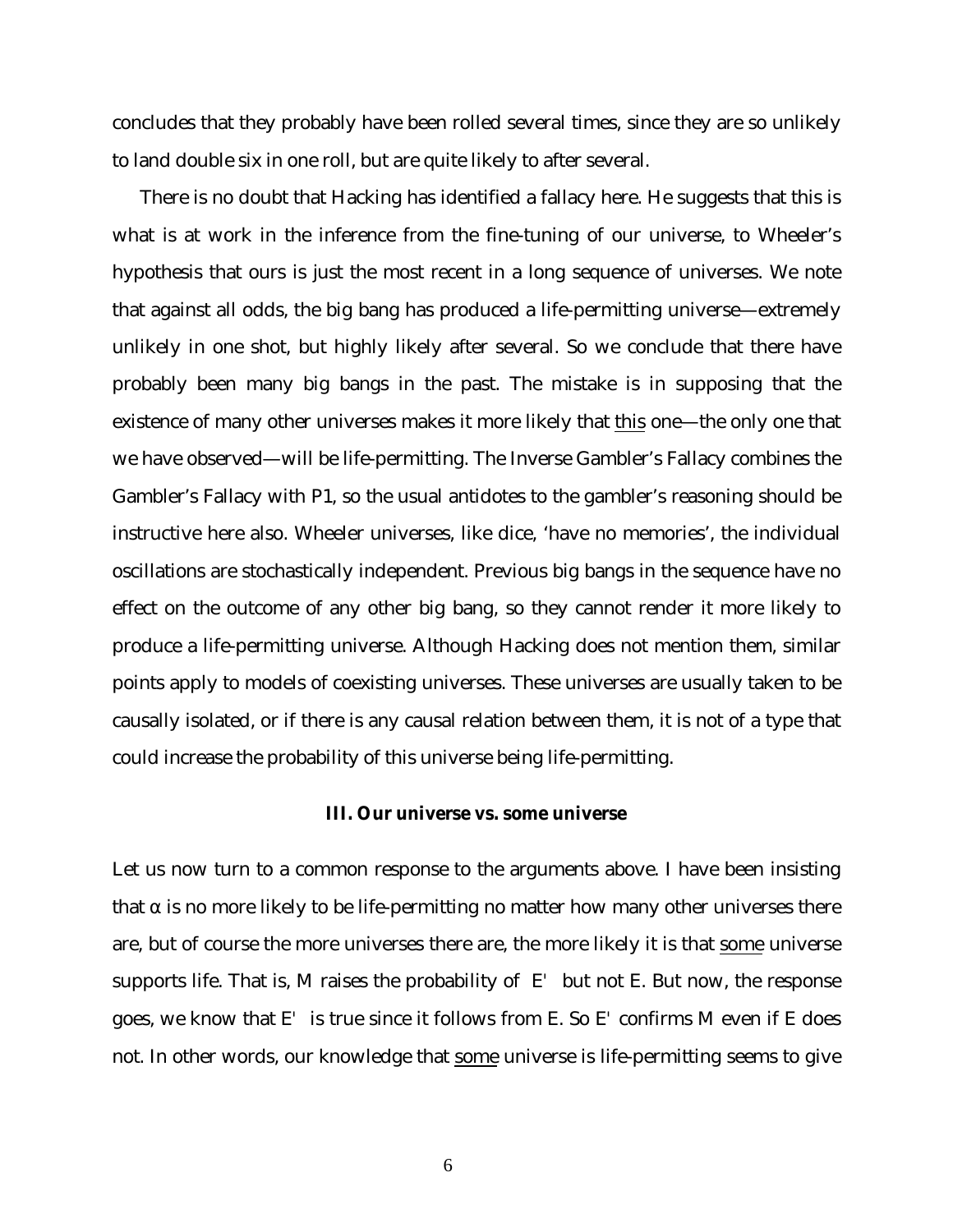us reason to accept the Multiple Universe hypothesis, even if our knowledge that  $\alpha$  is life-permitting does not.<sup>8</sup>

We can quickly see that there is something going wrong here. A known proposition, the probability of which is not raised by the hypothesis, is being set aside in favor of a weaker proposition, the probability of which is raised by the hypothesis. The weaker proposition is then taken as evidence for the hypothesis. Suppose I'm wondering why I feel sick today, and someone suggests that perhaps Adam got drunk last night. I object that I have no reason to believe this hypothesis since Adam's drunkenness would not raise the probability of me feeling sick. But, the reply goes, it does raise the probability that someone in the room feels sick, and we know that this is true, since we know that you feel sick, so the fact that someone in the room feels sick is evidence that Adam got drunk. Clearly something is wrong with this reasoning. Perhaps if all I knew (by word of mouth, say) was that someone or other was sick, this would provide some evidence that Adam got drunk. But not when I know specifically that I feel sick. This suggests that in the confirming of hypotheses, we cannot, as a general rule, set aside a specific piece of evidence in favor of a weaker piece.

What has gone wrong here seems to be a failure to consider the total evidence available to us. If the extent of our knowledge was just E*'*, then this would count as evidence for M, since  $P(M|E) > P(M)$ . But we also know E, and must not leave that out of our calculation of the probability of M. What matters is the probability of M given E*'* and E. But now since E entails E',  $(E' \& E)$  is equivalent to E. So  $P(M | E' \& E) = P(M | E)$ . But as we have seen above,  $P(M|E)$  is just equal to  $P(M)$ . Hence  $P(M|E' \& E) = P(M)$ . So while the Multiple Universe hypothesis may be confirmed by E*'* alone, it is not confirmed by E*'* in conjunction with the more specific fact E, which we also know. It does not matter in which order we calculate the relevance of E and E*'*, our confidence in M on our total evidence should remain the same as it is without considering E or E*'*.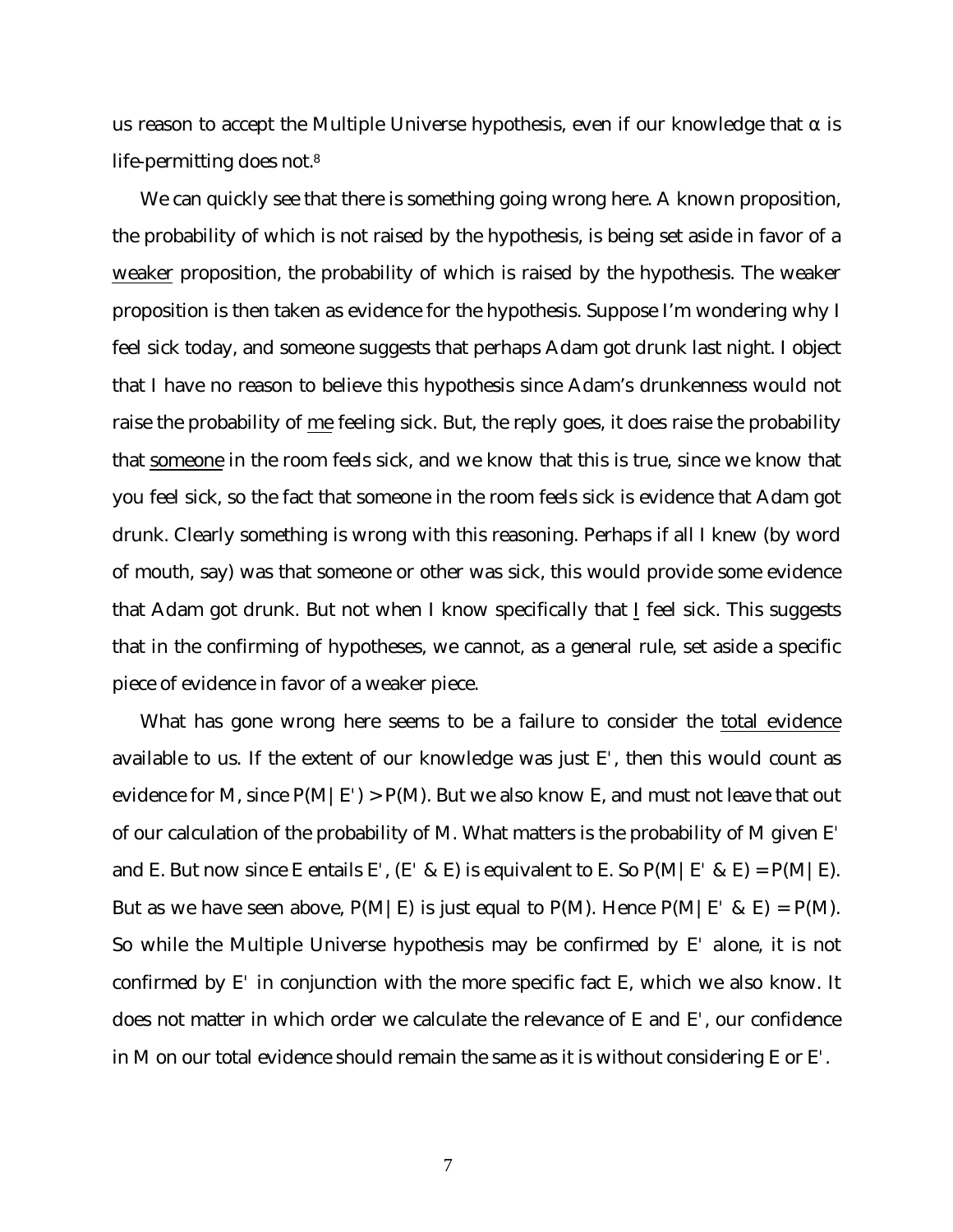Consider how this fits with our intuitions about the gambler's reasoning. Suppose on being asked how many times the pair of dice have been rolled, the gambler asks if a double six has been rolled. Upon learning that one has, he is more confident than he was that the dice have been rolled a number of times. Here his reasoning is sound, for the more times the dice have been rolled, the greater the chance that a double six has been rolled. However, when the gambler witnesses a single roll and is then more confident that the dice have been rolled before, he is clearly making a mistake. The difference is that in the first case, the information he has gained is just that some roll or other landed double six, in the second case, he witnesses a specific roll. Compare this with the case where astronomers discover that one or more other big bangs have occurred, and ask us to guess if there have been one or many. We might ask whether any had produced a universe containing life, and on learning that one did, be more inclined to suppose that there have been many. This reasoning would be correct. But this is not our situation. Like the gambler in the second case we have simply witnessed a single big bang producing this universe. And no number of other big bangs can affect the probability of the outcome we observed.

#### **IV. Carter's Hypothesis**

Puzzlingly, Hacking believes there is a version of the Multiple Universe hypothesis which avoids the errors that we have been considering. He interprets Brandon Carter as proposing a set of coexisting universes instantiating all possible configurations of initial conditions and fundamental constants. Hacking argues that there is no fallacy of probability involved here since the inference is deductive: "Why do we exist? Because we are a possible universe, and all possible universes exist…Everything in this reasoning is deductive. It has nothing to do with the inverse gambler's fallacy" (1987, p. 337).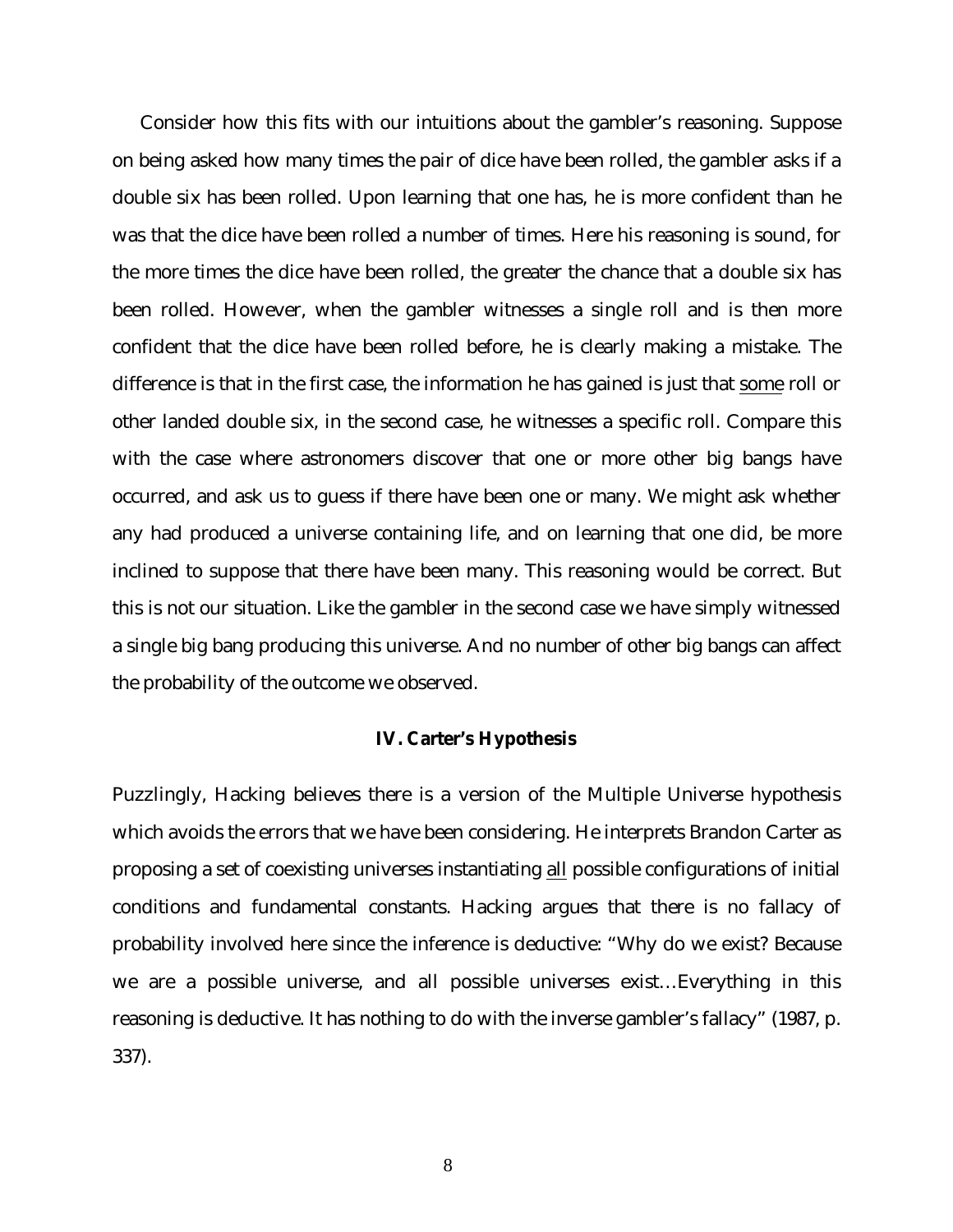I believe Hacking is making a similar mistake as that identified above. Carter's hypothesis can be represented as M<sup>\*</sup>:  $(\forall i)(\exists x)T_i x$ . Now M<sup>\*</sup> certainly entails E':  $(\exists x)T_1x$ . But it does not entail, nor does it raise the probability of E:  $T_1\alpha$ . From the hypothesis that each of the possible configurations of initial conditions and constants is instantiated in some actual universe, it follows that some universe meets the conditions required for life. It by no means follows that  $α$  does. The situation here is parallel to the standard Multiple Universe hypothesis M. Where M raised the probability of E*'* , but not E, M\* entails E*'* , but does not entail E.

In saying that "our universe follows deductively from  $[M^*]$ " (p. 339) Hacking may mean to say that the existence of a universe of the same type as ours—one instantiating the same set of conditions and constants—follows deductively from M\*, and this would certainly be correct. He may wish to maintain that it is the existence of a universe of our type, that constitutes evidence for Carter's hypothesis. But if this move worked, we could likewise argue that this same fact confirms Wheeler's hypothesis, for the existence of a long sequence of universes does raise the probability that a universe of our type will exist at some time. Since Hacking, correctly in my view, finds fault with the argument for Wheeler's hypothesis, he should likewise find fault with the argument for Carter's.

#### **V. The Observational Selection Effect**

Hacking's inverse gambler's fallacy argument has received a series of replies and I will turn now to consider these. Leslie's first complaint is that "Hacking's story involves no observational selection effect." (1988, p. 270). An observational selection effect is a feature of a process which restricts the type of outcomes of an event which are observable. In the case of the big bang, had the universe not instantiated  $T_1$  then neither we nor anyone else would be around to notice, since the necessary conditions for life would not have been met. So even though big bangs can so easily result in dud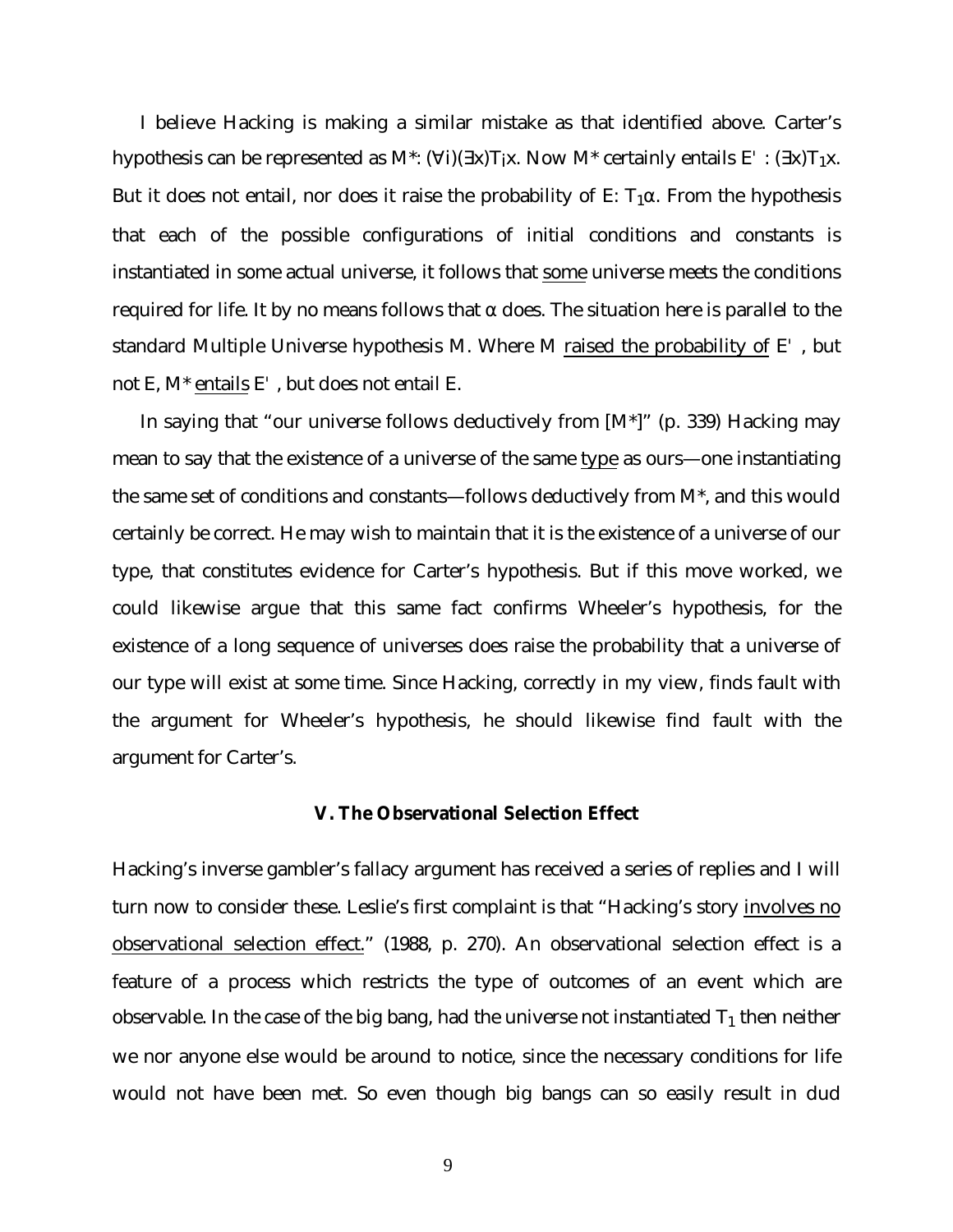universes, no one ever has the misfortune of seeing one. In an attempt to show how such an effect can be crucial to the inference to multiple universes, a number of intriguing analogies have been suggested. I will focus on two analogies suggested by P. J. McGrath, as I believe they capture the essence of each of the stories suggested in the literature (my critique of these carries over to the other stories). In each case I will argue that the inference involved in the story is correct, but the story is not analogous to our situation with respect to the universe.

The first case involves an analogy with Wheeler's oscillating universe theory.

Case A: Jane takes a nap at the beginning of a dice rolling session, on the understanding that she will be woken as soon as a double six is rolled and not before. Upon being woken she infers that the dice have been rolled a number of times.<sup>9</sup>

The reasoning here certainly seems legitimate, but it will pay us to be clear on why this is so. Note that it seems that even before she takes a nap, she should predict that she will be woken after a number of rolls. This is roughly because it is unlikely that a double six occurs in just a few rolls, and hence the first double six is likely to occur later than a few rolls. Now if it is reasonable to predict this before she takes the nap, it is just as reasonable to believe this afterward. But there is an implicit assumption involved here, namely that there will be many rolls, or at least as many as it takes to get a double six.

It is not clear that McGrath intended that this assumption be made in the story, but it is in fact necessary for his conclusion that she "is entitled to conclude, when roused, that it is probable that the dice have been rolled at least twenty-five times" (p. 266). How do we calculate the figure twenty-five? This calculation crucially depends on a prior probability distribution over hypotheses concerning the maximum number of times the dice rollers will roll. Suppose Jane knows that they are planning to roll just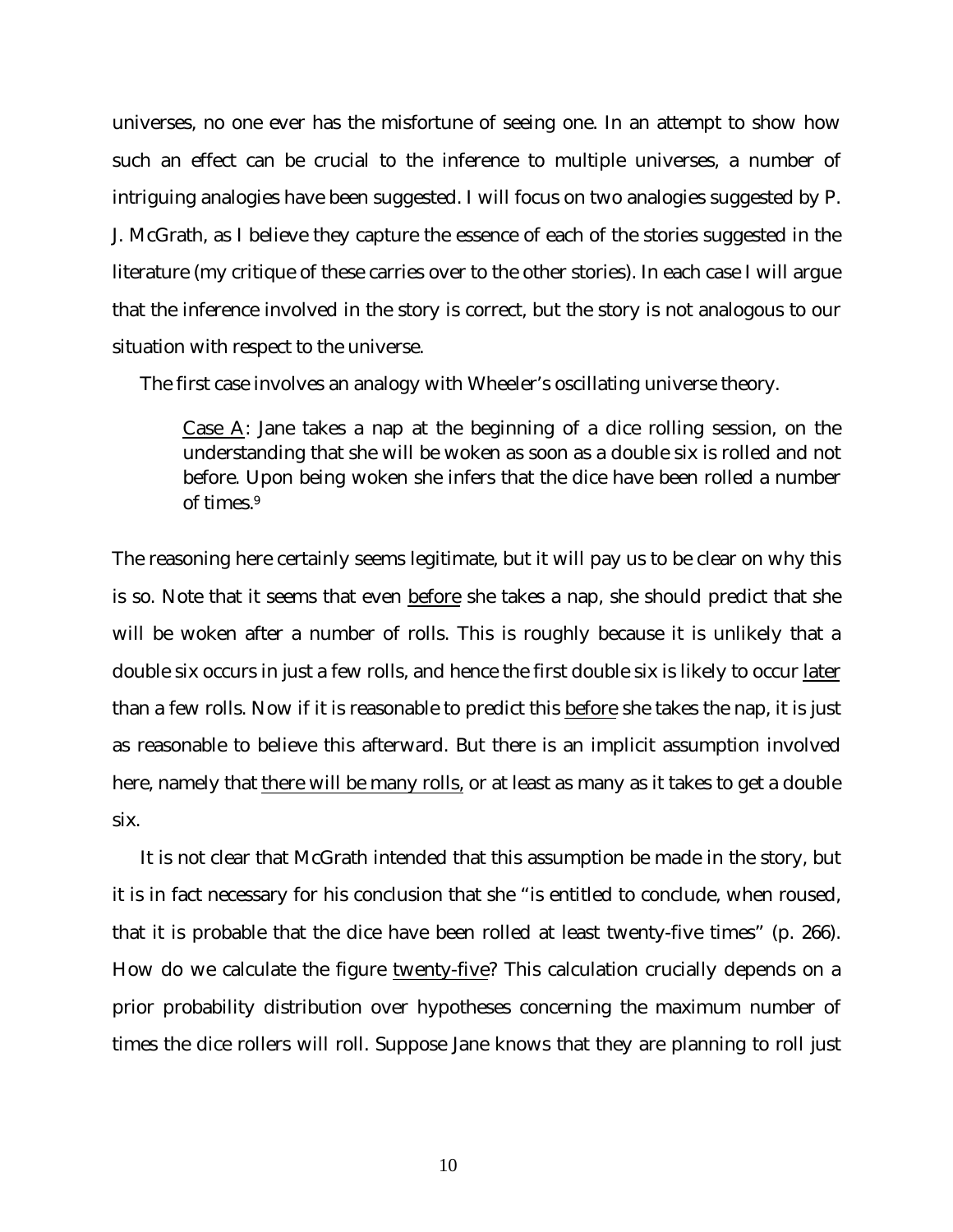once, unless they happen to win the lottery that day, in which case they will roll many times. In this case Jane is certainly not entitled to the conclusion that McGrath suggests.

To consider the matter more carefully, we can let  $W =$  Jane is woken, and partition this into two hypotheses  $W_L$  = Jane is woken in twenty-five rolls or more, and  $W_E$  = Jane is woken in less than twenty-five rolls. The prior probability of there being no double six in the first 24 rolls,  $P(\sim W_F) = (35/36)^{24} \approx 0.5$ . When Jane is roused and hence knows W is true, how confident should she be that twenty-five or more rolls have occurred?

$$
P(W_L | W) = P(W_L & W) / P(W)
$$
\n
$$
= P(W_L) / P(W) \qquad \text{(since } W_L \text{ entails } W)
$$
\n
$$
= [P(W) - P(W_E)] / P(W)
$$
\n
$$
= P(\sim W_E) \qquad \text{if and } \underline{\text{only if }} P(W) = 1
$$

If P(W) is significantly less than one, then  $P(W_L|W) < 0.5$ . So Jane is entitled to conclude, when roused, that it is probable that the dice have been rolled at least twenty-five times, only on the assumption that the prior probability of her being woken was close to one, i.e., that it was almost guaranteed that the dice would be rolled many times, or at least enough times for a double six to appear.<sup>10</sup>

Now it should be clear that this assumption is not welcome in the case of the universe. It will be useful here to make use of some propositions which Hacking distinguishes for a different purpose:

W<sub>1</sub>: Our universe is one of a large temporal sequence of universes

 $W_2$ : Our universe has been preceded by very many universes<sup>11</sup>

 $W_2$  is quite probable given  $W_1$ . For on the basis of  $W_1$  we know that there exists, speaking timelessly, a temporally ordered sequence of universes in space-time. But we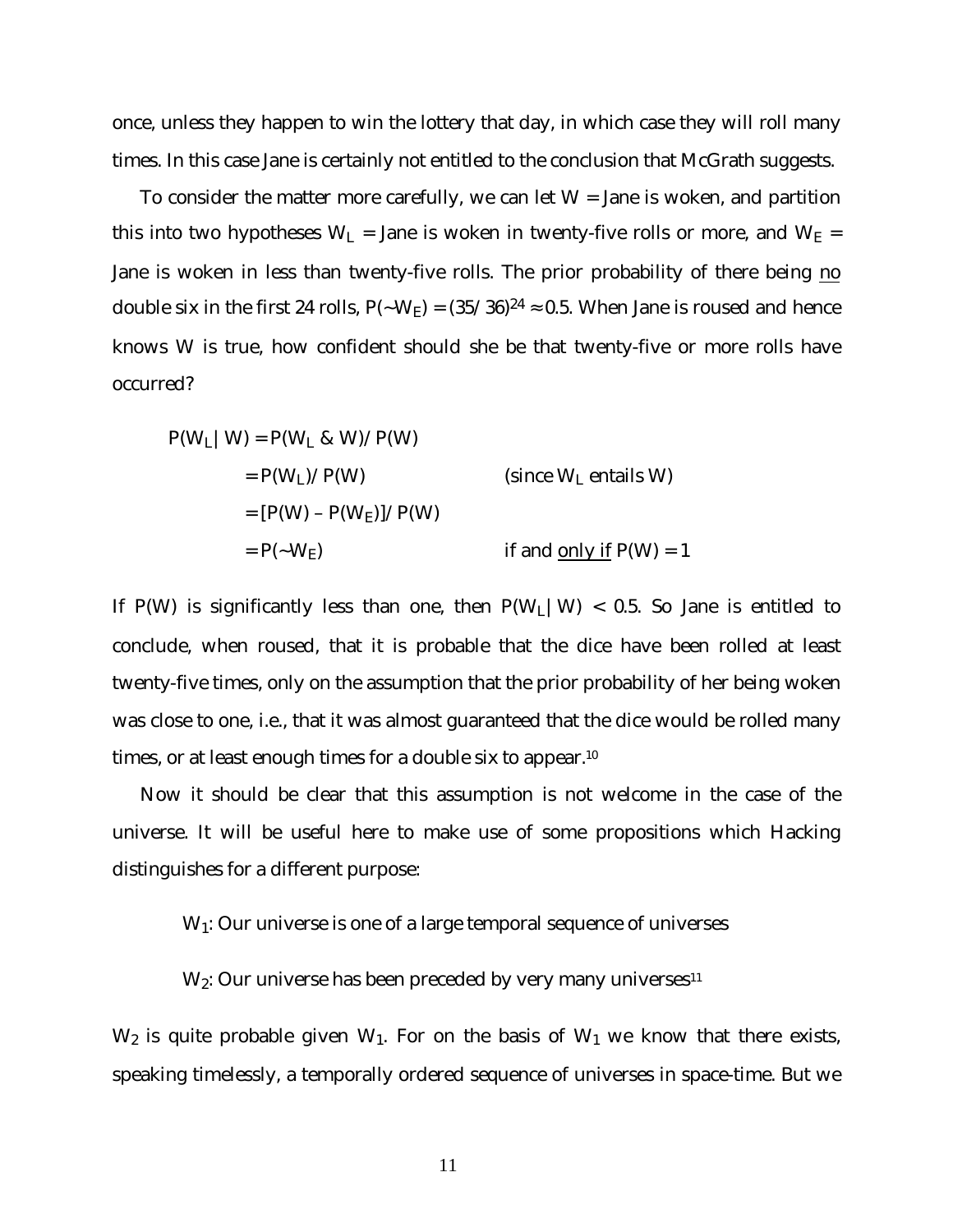do not know which position in the sequence our universe holds. Whenever we have a large sequence of objects, the probability that a particular object will be very early in the sequence will be very low. So if the sequence of universes entailed by  $W_1$  is large enough, it renders  $W_2$  highly probable (note that this reasoning has nothing to do with fine-tuning).<sup>12</sup> But of course we do not know that  $W_1$  is the case. We only know that our universe is fine-tuned for life. The truth of  $W_1$  is part of what we are trying to figure out. So McGrath's story is not relevant to the question at hand.

Now let us consider McGrath's second analogy, which is drawn with a model of coexisting universes.

Case B: Jane knows that an unspecified number of players will simultaneously roll a pair of dice just once, and that she will be woken if, and only if, a double six is rolled. Upon being woken she infers that there were several players rolling dice.<sup>13</sup>

Once again Jane's reasoning seems to be cogent. However, McGrath is mistaken in supposing that this case is essentially the same as Case A, and that as before, Jane is entitled to infer that there were probably at least twenty-five players rolling dice. The judgment concerning the twenty-five rolls had to do with the position within a sequence that the first double six occurred. There is no such sequence in Case B, and in fact the reasoning should proceed along very different lines. The probability of Jane being woken is raised by the Multiple Rolls hypothesis, since she is to be woken if and only if some player rolls a double six. And the more players there are, the greater the chance that at least one of them will roll a double six. There is no inverse gambler's fallacy here. Jane's evidence is not about the outcome of a particular roll, but simply the fact that she has been woken. And the probability of this fact is raised by the Multiple Rolls hypothesis, given the policy of the dice rollers to wake her upon any double six.

To see what is fishy about this case however, let us compare it with the following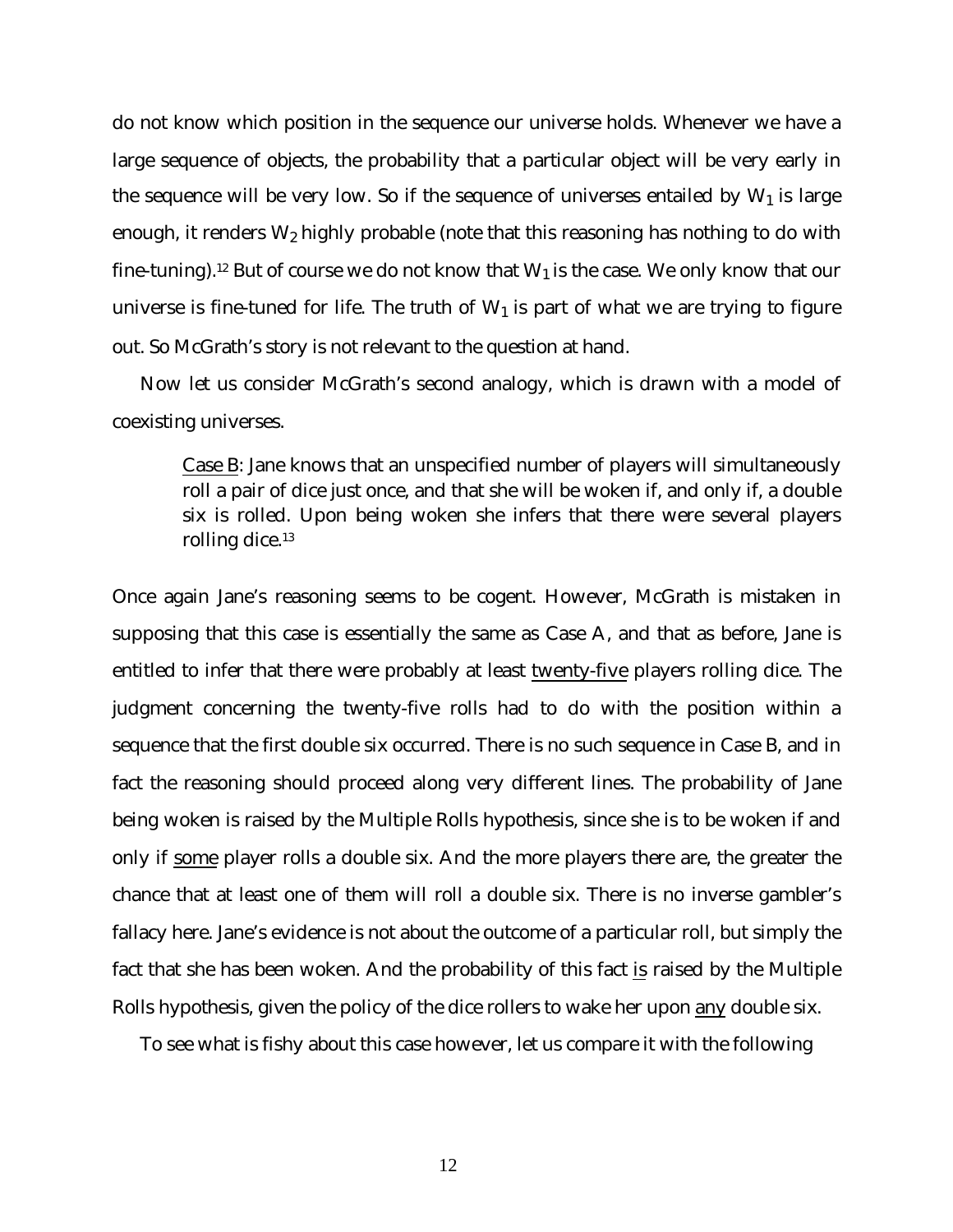Case B\*: Jane knows that she is one of an unspecified number of sleepers each of which has a unique partner who will roll a pair of dice. Each sleeper will be woken if and only if her partner rolls a double six. Upon being woken, Jane infers that there are several sleepers and dice rollers.

Jane's reasoning here is unsound. She may of course have independent grounds for the Multiple Rolls hypothesis, but her being woken adds nothing. The crucial difference here concerns the nature of the observational selection effect involved. In each case, if there is no double six rolled then Jane will not be woken. But in Case B, the converse holds also: if some double six is rolled, then Jane will be woken, whereas in Case B<sup>\*</sup>, Jane's being woken depends on a single roll. It is this converse observational selection effect at work in Case B that provides a link between the evidence (her having been woken) and the Multiple Rolls hypothesis. Since this is lacking in Case B\*, the Multiple Rolls hypothesis does not raise the probability of Jane being woken. So Jane has no grounds to infer that there were many dice rollers.

The crucial question therefore, is whether the case of our observership in the universe involves a similar converse selection effect. It strikes me that it obviously does not. As Leslie admits, it is not as though we were disembodied spirits waiting for a big bang to produce some universe which could accommodate us. We are products of the big bang which produced this universe. It is certainly not sufficient for us to exist in some universe β, that β is fine-tuned, or even that β is qualitatively exactly as  $\alpha$  actually is. After all, if we postulate enough universes, the chances are that there exist several life-permitting universes, perhaps even universes with precisely the same initial conditions and fundamental constants as our universe, and containing human beings indistinguishable from us. But we do not inhabit these universes, other folks do. If we accept Kripke's (1980) thesis of the necessity of origins, we should hold that no other big bang could possibly produce us. But even if this thesis is denied, even if it is metaphysically possible for us to have evolved in a different universe, or be products of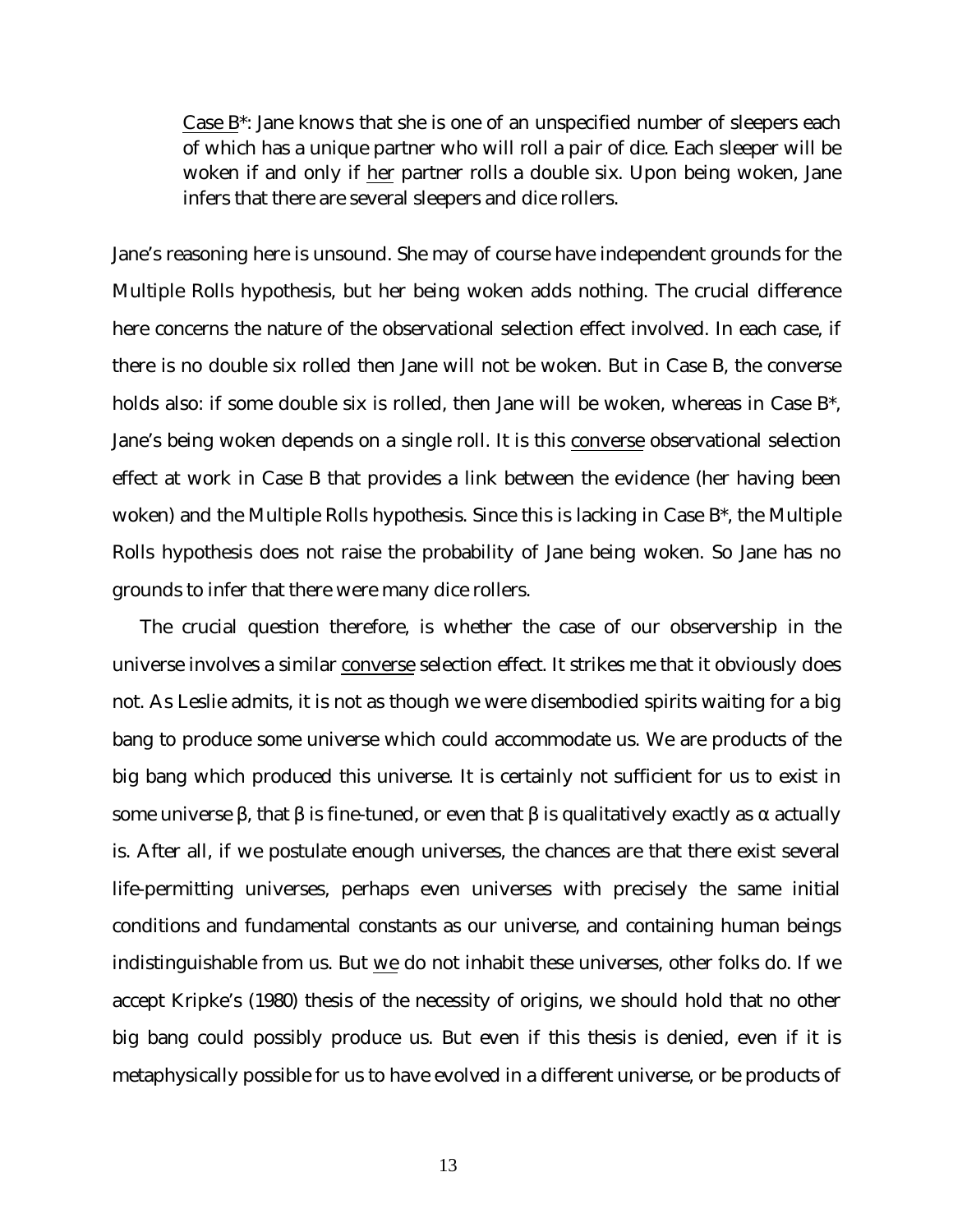a different big bang, we have no reason to suppose that we would exist if a different universe had been fine-tuned. In order for the Multiple Universe hypothesis to render our existence more probable, there must be some mechanism analogous to that in Case B linking the multiplicity of universes with our existence. But there is no such mechanism. So the existence of lots of universes does not seem to make it any more likely that we should be around to see one. So the converse selection effect does not hold, and hence McGrath's analogy fails to vindicate the reasoning from the fact that we are alive to see a fine-tuned universe to the hypothesis that our universe is one of many.

#### **VI. Improbable and Surprising Events**

Let us turn to the second and perhaps more tempting of reasoning in support of the Multiple Universe hypothesis. At some points, Leslie insists that although multiple universes do not render the fine-tuning of our universe, or even our existence, less improbable, they do render it less surprising, and it is the latter which is significant. The distinction between surprising and unsurprising improbable events is easily illustrated with examples. It is unsurprising that Jane won a lottery out of a billion participants, but it is surprising that Jim won three lotteries in a row each with a thousand participants (even though the probability in each case is one in a billion). It is unsurprising that a monkey types "nie348n sio 9q;c", but when she types "I want a banana!" we are astonished..

Now it is a familiar theme in the philosophy of science that scientific knowledge often advances by making that which is puzzling understandable. We should not be content with events like a monkey typing English sentences, we must seek some account that makes these events understandable. It seems then that any theory which could remove the surprising nature of the fine-tuning data would thereby be confirmed. As Leslie suggests "a fairly reliable sign of correctness is ability to reduce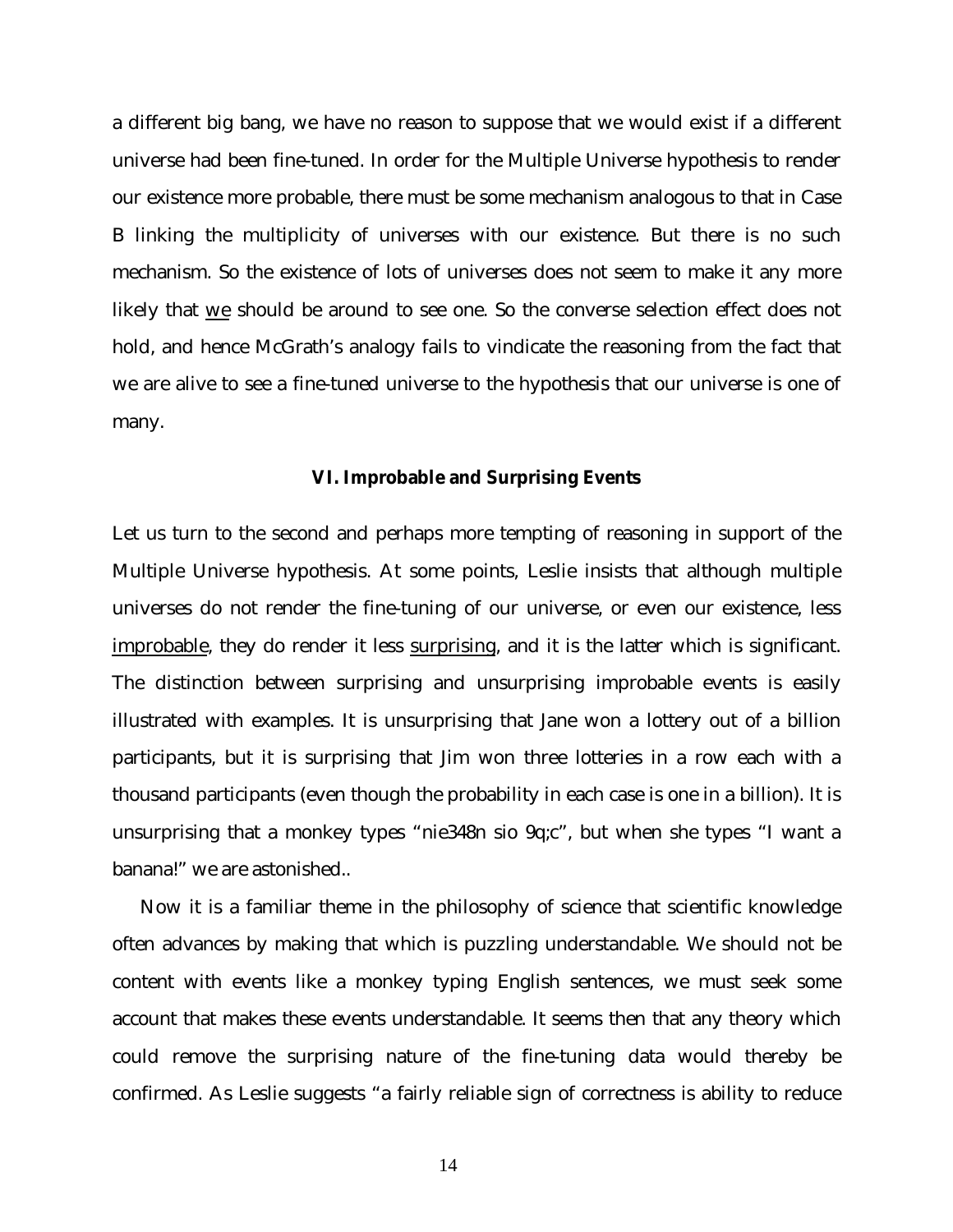amazement." (1988, p. 112) And the Multiple Universe theory does seem to do just that. For given enough universes it is unsurprising that there is a life-permitting one, and it is unsurprising that we happen to be in a life-permitting one since we could not be in any other kind. Doesn't the fact that this story satisfyingly accounts for what is otherwise puzzling make it plausible?

The idea here can be brought out in another way. That the universe, by pure chance, should have such a fine adjustment of physical parameters to allow for the evolution of life would be extraordinary, and it is contrary to reason to believe in the extraordinary (like believing that a monkey wrote Hamlet, or that Rembrandt's works are entirely the result of randomly spilt paint). One way to avoid believing that an extraordinary coincidence has occurred is to accept that the universe is the product of intelligent design, another is to suppose that ours is one of very many universes. One or the other of these, it is argued, must be prefered to the Extraordinary Fluke hypothesis. So if the Design hypothesis is is not to your liking, the Multiple Universe hypothesis is a plausible alternative.

This intuition is not entirely misguided. In many cases where a hypothesis renders an event less surprising, the hypothesis is thereby confirmed. For one way to make an event less surprising is to make it less improbable. And according to P1, raising the probability of an event is one way that a hypothesis can be confirmed. But according to the probabilistic account of confirmation this is the only way that a hypothesis is confirmed by the occurrence of an improbable event. I hope to remove the temptation to suppose that any hypothesis which reduces the surprisingness of an event is thereby confirmed, by considering a counter-example (ironically one of Leslie's) and by giving a satisfying probabilistic account of how a hypothesis can render an event less surprising without being confirmed.

The distinction between surprising and unsurprising improbable events is an important one that deserves much attention, yet it has received very little in the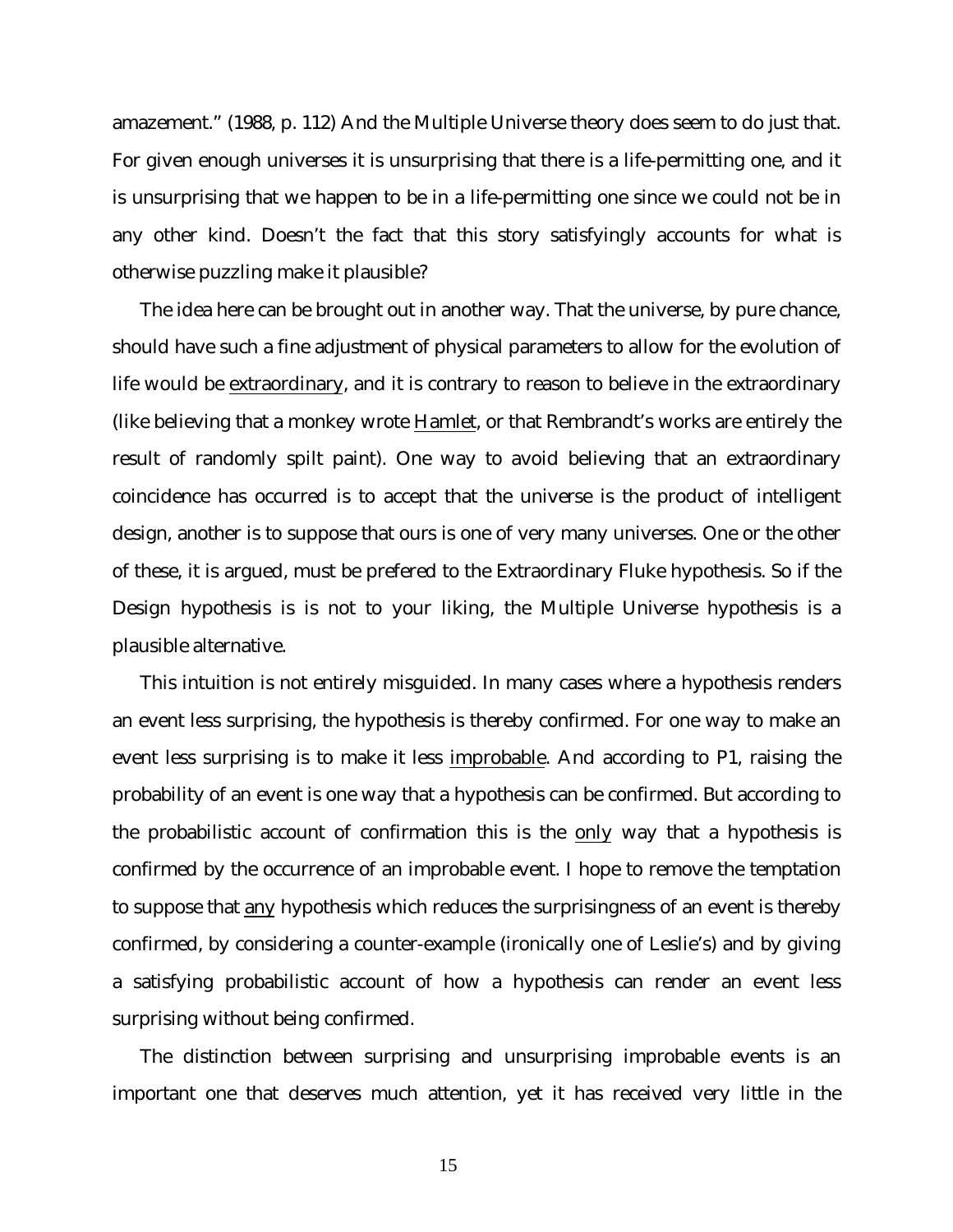literature. There is not the space here to consider the matter in depth. I will sketch an account of surprisingness, drawing on suggestions by Paul Horwich (1982), which is adequate for the purposes of our discussion. The crucial feature of surprising events seems to be that they challenge our assumptions about the circumstances in which they occurred. If at first we assume that the monkey is typing randomly, then her typing "nie348n sio 9q" does nothing to challenge this assumption. But when she types "I want a banana" we suspect that this was more than an accident. The difference is that in the second case there is some alternative but not wildly improbable hypothesis concerning the conditions in which the event took place, upon which it is much more probable. On the assumption that the monkey is typing randomly, it is just as improbable that she types "nie348n sio 9q" as it is that she types "I want a banana". But that the second sequence is typed is more probable on the hypothesis that it was not merely a coincidence, but that an intelligent agent had something to do with it, either by training the monkey or rigging the typewriter, or something similar. There is no such hypothesis (except an extremely improbable ad hoc one) which raises the probability that the monkey would type the first sequence. Of course by P1, the human intervention hypothesis is confirmed in the case of "I want a banana". So what makes the event surprising is that it forces us to reconsider our initial assumptions about how the string of letters was produced (of course someone who already believes that the typewriter was rigged should not be surprised).

Why is it surprising that the universe is fine-tuned for life? Perhaps because on the assumption that the big bang was just an accident it is extremely improbable that it would be life-permitting, but it is far more likely on the assumption that there exists an intelligent designer, for a designer might prefer to bring about a universe which is inhabitable by other intelligent creatures, rather than a homogeneous cosmic soup. The event is surprising in that it forces us to question whether the big bang really was an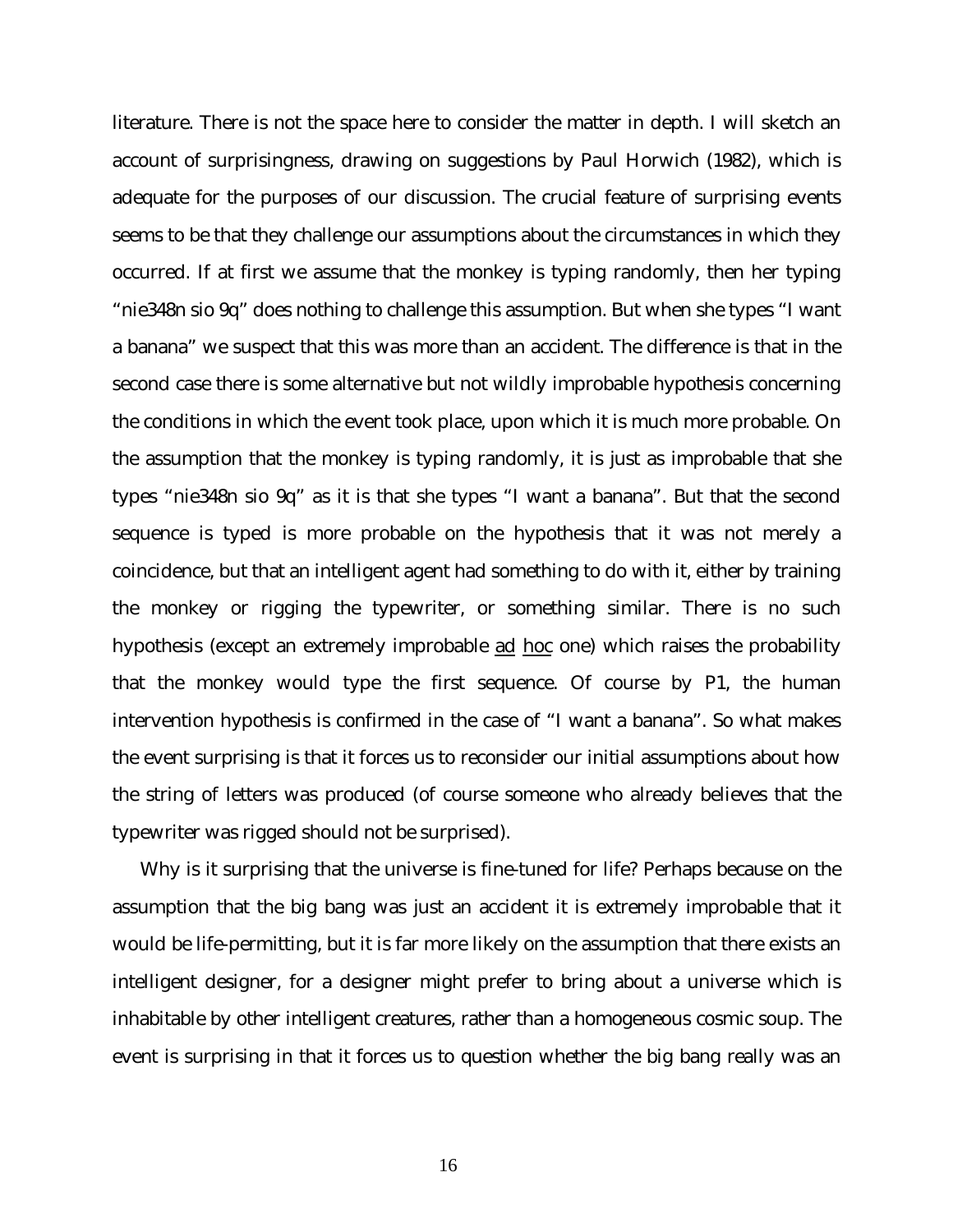accident (someone who already believes in a designer should not be surprised that the universe is life-sustaining).<sup>14</sup>

#### **VII. Leslie's Shooting Analogy**

To see the way that different hypotheses can affect the surprisingness of an event, consider one of Leslie's analogies.15 You are alone in the forest when a gun is fired from far away and you are hit. If at first you assume that there is no one out to get you, this would be surprising. But now suppose you were not in fact alone but instead part of a large crowd. Now it seems there is less reason for surprise at being shot. After all, someone in the crowd was bound to be shot, and it might as well have been you.

Leslie suggests this as an analogy for our situation with respect to the universe. Ironically, it seems that Leslie's story supports my case, against his. For it seems that while knowing that you are part of a crowd makes your being shot less surprising, being shot gives you no reason at all to suppose that you are part of a crowd. Suppose it is pitch dark and you have no idea if you are alone or part of a crowd. The bullet hits you. Do you really have any reason at all now to suppose that there are others around you?

Let us examine the case more carefully. While it is intuitively clear that the existence of many people surrounding you should reduce the surprisingness of your being shot, there does not exist an adequate account of why this is so. I will present an original analysis of this surprisingness reduction, which both helps us see why reduction of surprisingness need not involve confirmation, and serves as a model for a deeper understanding of the relation between fine-tuning data and multiple universes. Let

- $E = You$  are shot
- $D =$ The gunman was malicious and not shooting accidentally (the Design hypothesis)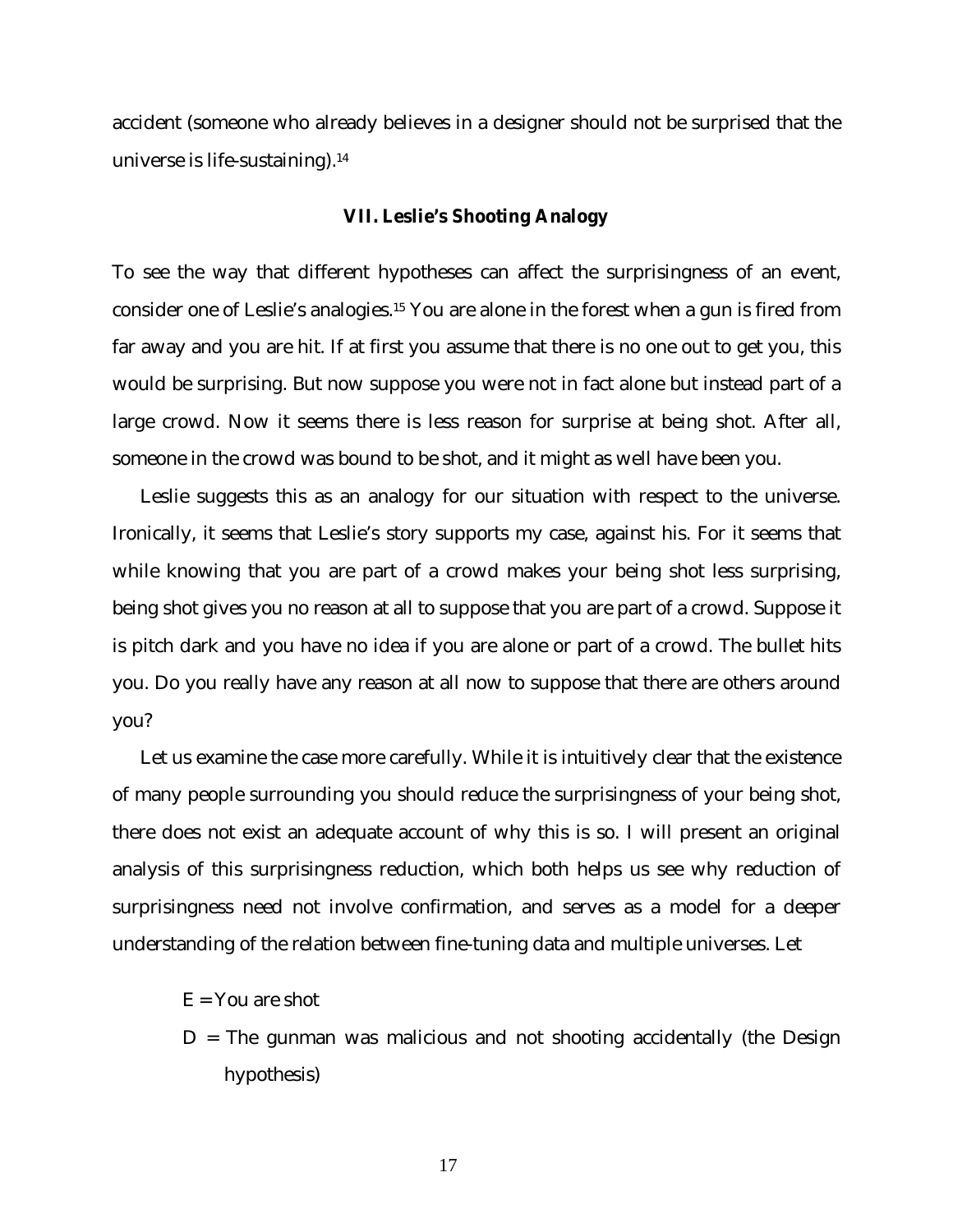#### M = You are part of a large crowd (the Multiple People hypothesis)

We begin with the assumption that you are alone and the gun was fired randomly.  $P(E|\sim D \& \sim M)$  is very low, i.e. there is a slim chance that a randomly fired bullet would hit you, for there is a wide range in which the bullet could move, equal intervals of roughly equal probability, those in which the bullet hits you constituting only a small proportion. But  $P(E|D \& \sim M)$  is greater, since if there is no other interesting target about you, then a malicious shooter is more likely to aim at you. So

$$
P(E | D < -M) > P(E | -D < -M),
$$

and hence by P1,

 $P(D | E & \sim M) > P(D | \sim M)$ 

i.e., the fact that you have been shot confirms the malicious gunman hypothesis, on the assumption that you are alone. This is what makes your being shot surprising, it challenges you to reconsider whether the shooting really was accidental (if you already knew that the gunman was a psychopath, you should not be surprised at getting hit).

Now consider the case where you know that you are part of a crowd.  $P(E|\sim D \& M)$ , is still very low, for the same reason that  $P(E|\sim D \& \sim M)$  is. But unlike  $P(E|D \& \sim M)$ ,  $P(E|D \& M)$  is not much higher than  $P(E|\sim D \& M)$ , if higher at all. The reason is that while a malicious shooter may be expected to shoot a person, there is little reason to suppose that he would intend to shoot you in particular (unless perhaps you are the President). The probability that he will shoot someone is high, given that there is a crowd there, but the probability that it will be you remains very low, regardless of whether the shooting is deliberate. So

$$
P(E | D & M) \approx P(E | \sim D & M)
$$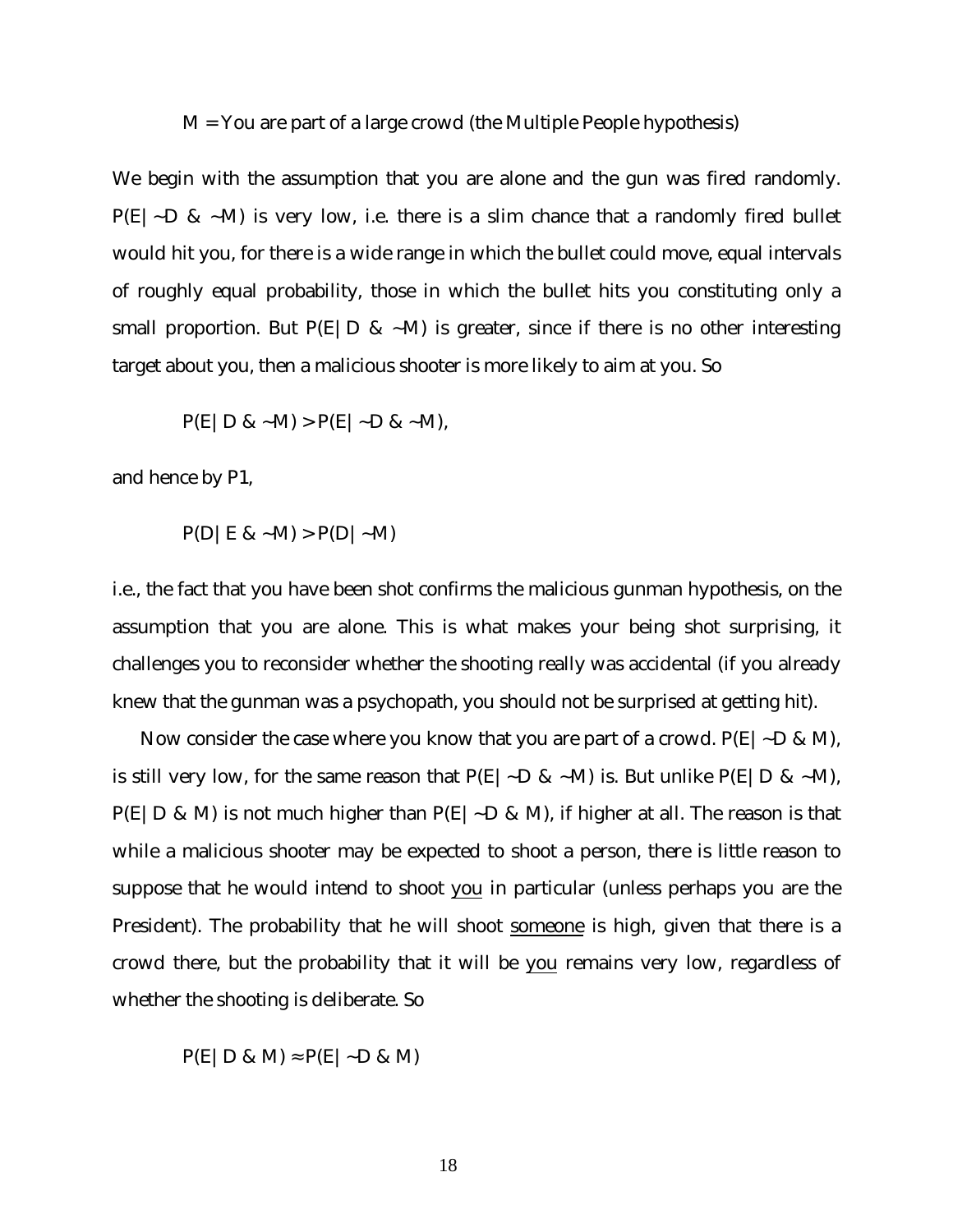and hence

$$
P(D | E & M) \approx P(D | M)
$$

i.e. the fact that you have been shot does not confirm the malicious gunman hypothesis on the assumption that you are part of a crowd.

What happens here is that the Multiple People hypothesis M screens off the probabilistic support that D lends to E, and hence also screens off the support that E lends to D, i.e., relative to M, E and D are probabilistically independent. So if you first assumed that you were alone, your being shot may count as evidence that the gunman was firing deliberately. But if you later discover that you are part of a large crowd (perhaps it was pitch dark before), there is no longer any reason to question your original assumption that the shooting was accidental. So the Multiple People hypothesis renders your having been shot less surprising.

However, the Multiple People hypothesis does not raise the probability that you would be shot. No matter how many people are about you, a randomly fired bullet has the same chance of hitting you. So  $P(E|M \& \sim D) = P(E|\sim M \& \sim D)$ . But now it follows by P2 that  $P(M|E \& \sim D) = P(M|\sim D)$ . So the Multiple People hypothesis is not confirmed by the fact you have been shot, on the assumption that the bullet was fired randomly.<sup>16</sup> <sup>17</sup>

Someone may still be tempted to suppose that being shot gives them some reason to suppose that there are many people about. For getting shot all alone in an open field from far away would be extraordinary, and we should not believe in the extraordinary. One way to avoid accepting that something extraordinary has occurred is to suppose that the shot was fired deliberately, but another is to suppose that there are many people about. So if the Malicious Gunman hypothesis seems ruled out on other grounds (just as many find the Designer of the Universe hypothesis hard to swallow) then the Multiple People hypothesis might seem a plausible alternative.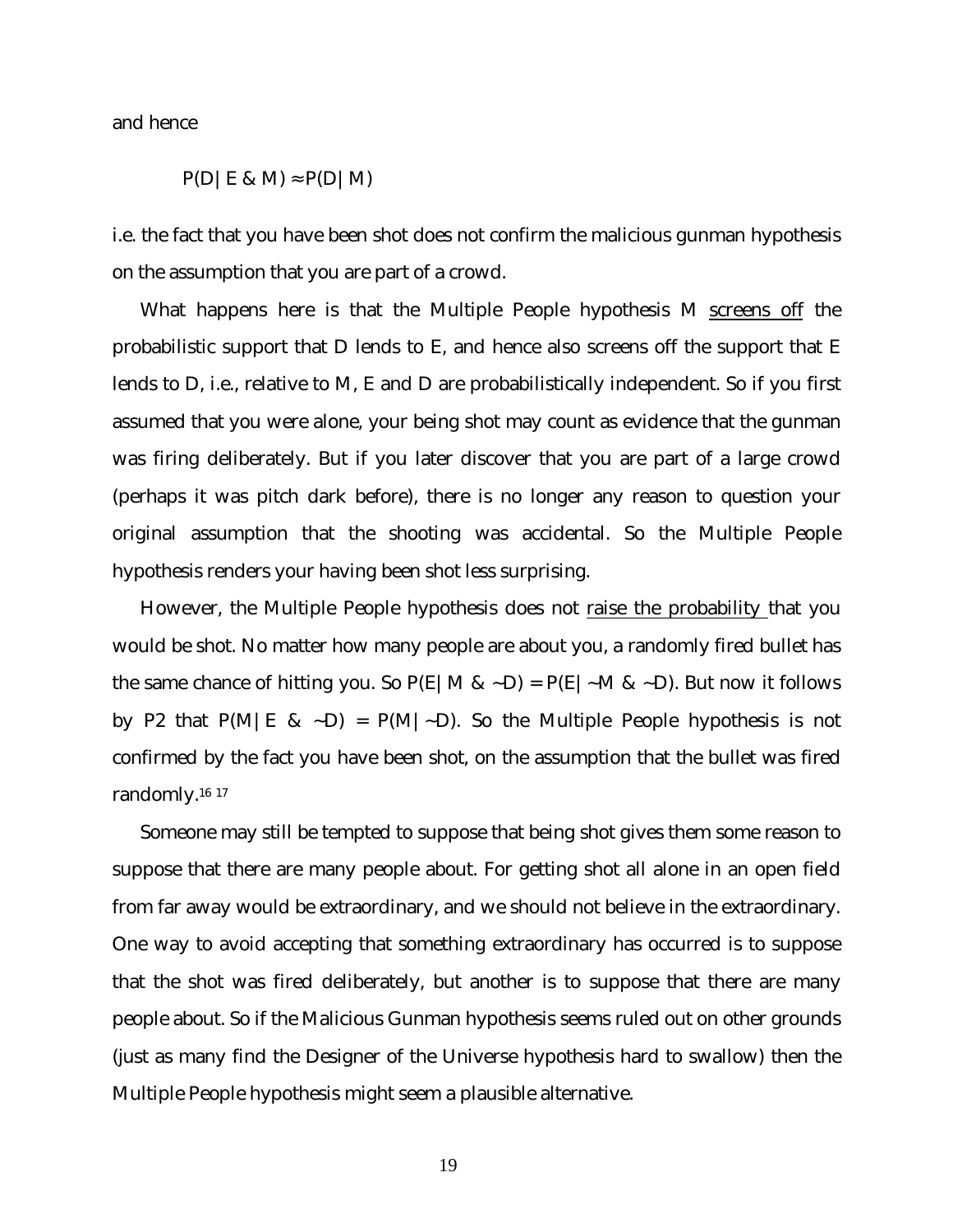I suggest that anyone who is still inclined to think this way might like to put their money where their mouth is in the following simulation experiment (we can use paintballs instead of bullets). You are blindfolded and ear-muffed in a large area, knowing that there is an n% probability that you are in a large crowd, otherwise you are alone. (A ball is drawn from a hundred, n of which are red. A crowd is assembled just in case a red is drawn). Clearly if asked to bet that you are in a crowd, you should accept odds up to n:100–n. But now a paint-ball is fired randomly from a long distance and happens to hit you. Are you now more than n% confident that you are part of a crowd? If so you should be willing to accept odds higher than n:100–n. And if so, I suggest we play the game repeatedly, with you betting at higher odds on each of the rare occasions that a bullet hits you. On this strategy I should win all your money in the long run. For we will find that in only n% of those occasions in which you are shot, you are part of a crowd. If we take reasonable betting odds as a guide to reasonable degrees of confidence, this experiment supports my claim that being shot gives you no reason to suppose that you are part of a crowd.

## **VIII. Conclusion**

The example illustrates that removal of surprise need not involve confirmation. A hypothesis can be such that if we knew it to be true, it would make a certain event less surprising, yet the fact that it makes this event less surprising gives us no reason to suppose that the hypothesis is true.<sup>18</sup> We are now in a position to give a deeper analysis of the way that the Multiple Universe hypothesis reduces the surprisingness of the finetuning data. Assuming there is just the one universe, the fact that it is life-permitting is surprising. For this otherwise extremely improbable outcome of the big bang is more probable on the assumption that there is a cosmic designer, who might adjust the physical parameters to allow for the evolution of life. So the fine-tuning facts challenge us to question whether the big bang was merely an accident.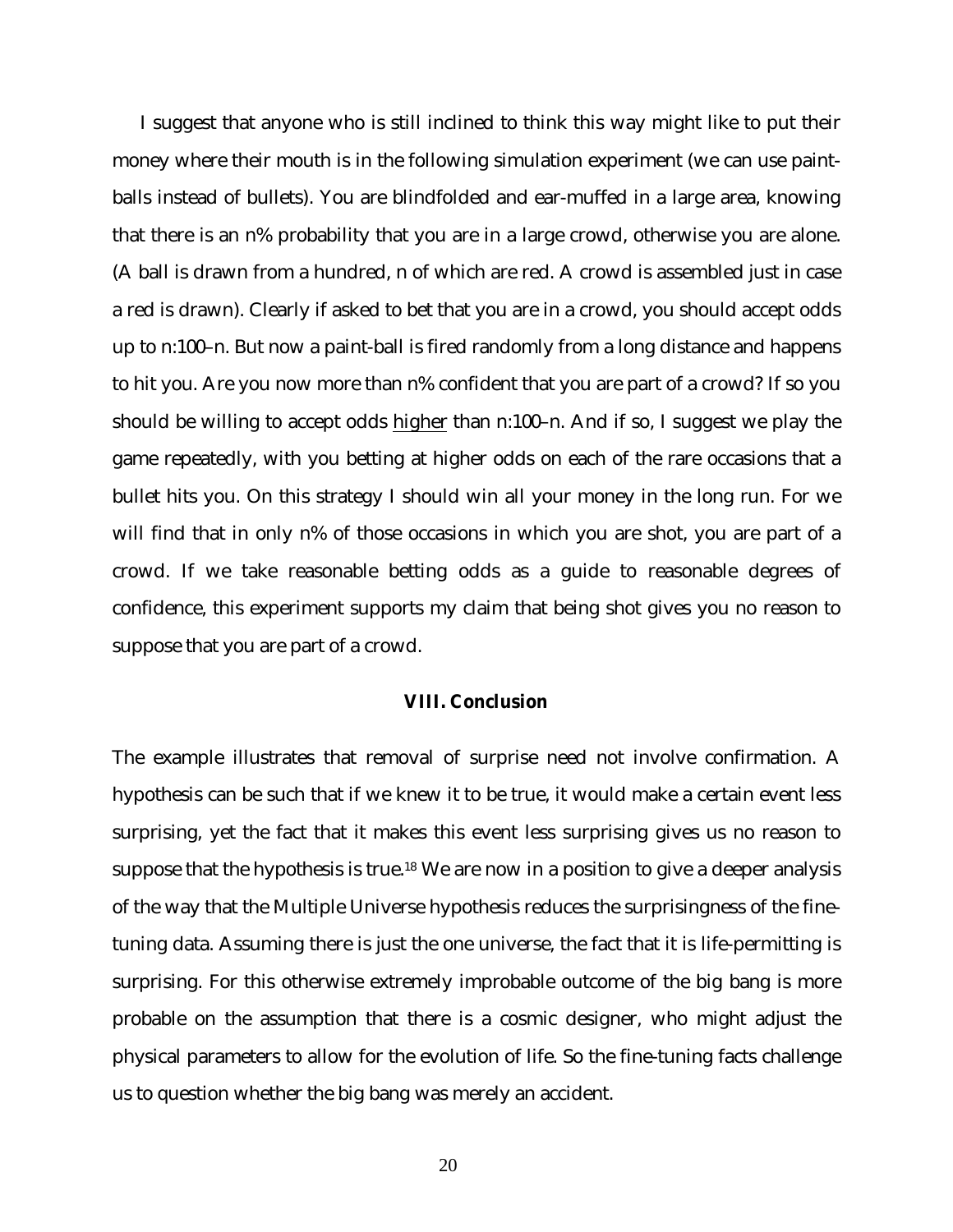However, on the assumption that our universe is just one of very many, the existence of a designer does not raise the probability that our universe should be lifepermitting. For while we might suppose that a designer would create some intelligent life somewhere, there is little reason to suppose it would be here rather than in one of the many other universes. It is only on the assumption that there are no other options that we should expect a designer to fine-tune this universe for life. Given the existence of many universes, it is already probable that some universe will be fine-tuned; the Design hypothesis does not add to the probability that any particular universe will be fine-tuned. So the Multiple Universe hypothesis screens off the probabilistic link between the Design hypothesis and the fine-tuning data. Hence if we happened to know, on independent grounds, that there are many universes, the fine-tuning facts would give us little reason to question whether the big bang was an accident, and hence our knowledge of the existence of many universes would render the fine-tuning of our universe unsurprising. However, postulate as many other universes as you wish, they do not make it any more likely that ours should be life-permitting or that we should be here. So our good fortune to exist in a life-permitting universe gives us no reason to suppose that there are many universes.<sup>19</sup>

#### **Notes**

<u>.</u>

<sup>1</sup> See also Clifton (1991), Leslie (1988), McGrath (1988), Smith (1986) and Whitaker (1988).

<sup>2</sup> See Leslie (1989) for a summary of the fine-tuning data, and Barrow and Tippler (1986) for a detailed account.

<sup>&</sup>lt;sup>3</sup> See the above references for accounts of multiple universe theories.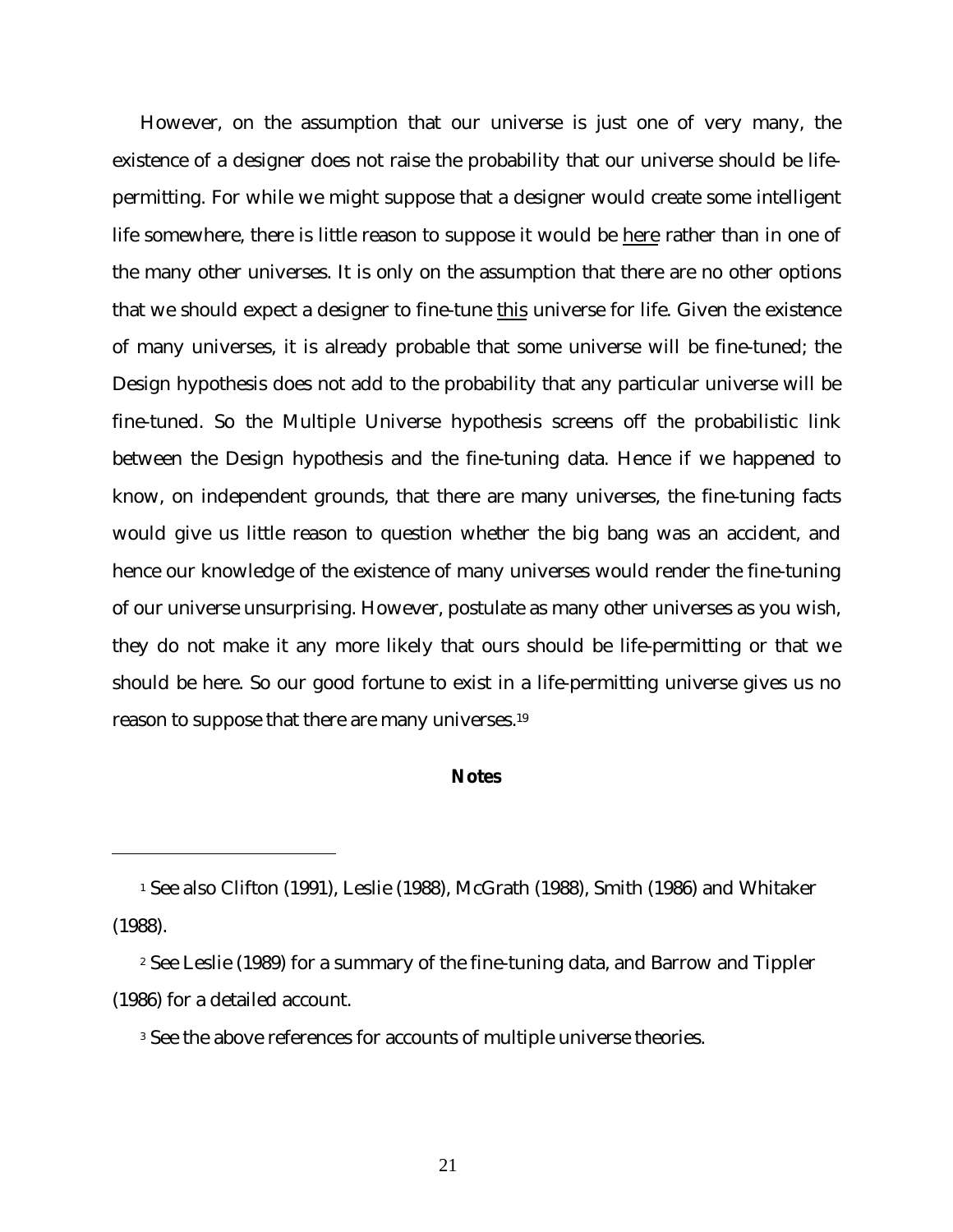<sup>4</sup> A partial exception is Hacking (1987), who as we will see, agrees only in a special case. Earman (1987) expresses his doubts about the inference, but does not argue the point at any length.

 $\overline{a}$ 

<sup>5</sup> For convenience, I use " $T_1$ " and the like sometimes as names for configurations, sometimes as predicates. The use should be clear from the context.

 $\delta$  The name 'α' is to be understood here as rigidly designating the universe which happens to be ours. Of course, in one sense, a universe can't be ours unless it is lifepermitting. But the universe which happens actually to be ours, namely α, might not have been ours, or anyone's. It had a slim chance of containing life at all.

<sup>7</sup> This can be seen briefly as follows: for any i, the probability that a particular universe is T<sub>i</sub> is 1/n, so the probability that it is not is 1–1/n, and the probability that each of k universes is not T<sub>i</sub> is  $(1-1/n)^k$ . Hence the probability that some universe is T<sub>i</sub>, given that there are k universes, is  $1 - (1 - 1/n)^k$ 

<sup>8</sup> The point is sometimes made in terms of explanation, where explanation is understood to involve raising of probability. What is surprising, and needs explanation, the argument goes, is just that there is a life-permitting universe, not that there is this one. The Multiple Universe hypothesis does explain the existence of a lifepermitting universe by rendering it probable. Once this is explained, the specific question of why this universe is fine-tuned for life does not require an answer, since it is not surprising. The issue of surprisingness and reduction of surprisingness is addressed in §§ VI-VII; explanation is briefly discussed in note 17.

<sup>9</sup> Adapted from McGrath (1987, p. 265). Leslie (1987) considers an equivalent story in which a person is created ex nihilo upon a double six. Whitaker's (1987) first story involves a two month period during which a casino is allowed to open on a night only if a double six is rolled in one go that night. We see a photo of the open casino in the gossip column and conclude that it was taken much later than the first night. In the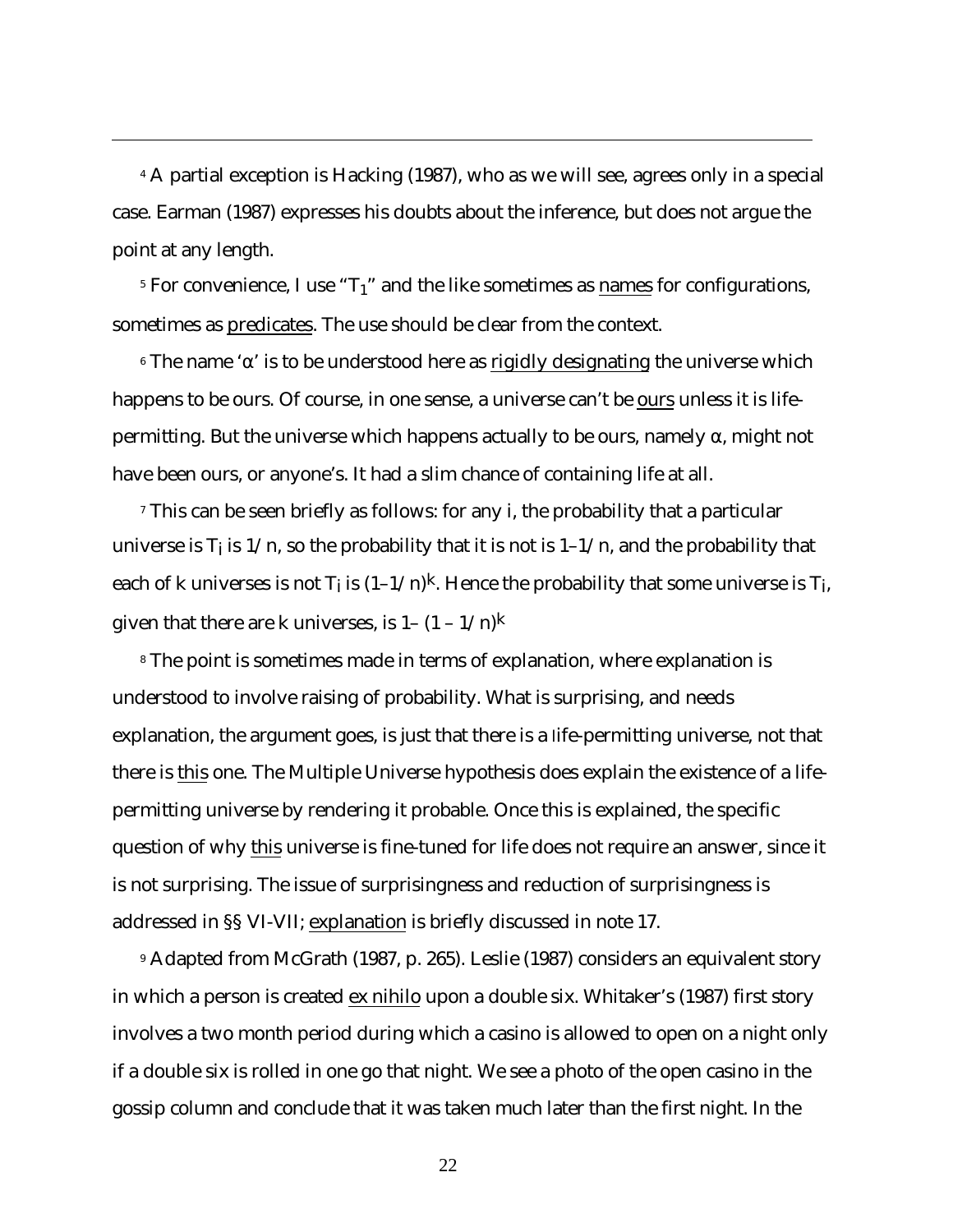second story, you send out researchers to knock on doors until they find a particular unusual kind of family. When they return, you conclude that they were not successful at the first house, but at one much later. I believe my objections to McGrath's case are equally relevant to these cases.

<sup>10</sup> Without this assumption Jane is not entitled to conclude that there have been twenty-five rolls, but she does have evidence that there have been multiple rolls. The crucial point here is that she will be woken no matter which roll lands double six. The problem that this raises will be discussed in relation to Cases B and B\*.

<sup>11</sup> Adapted from Hacking (1987, p.399)

 $\overline{a}$ 

<sup>12</sup> Both Whitaker and Hacking are mistaken on this point. Whitaker (p. 264) claims that  $W_2$  follows from  $W_1$ . Hacking claims that " $W_2$  does not follow from, nor is it made probable by W<sub>1</sub>" (p. 399) The correct view is that W<sub>2</sub> does not follow from but is made probable by  $W_1$ . The reasons here are slightly different than in the dice case, since we do not know that we inhabit the first life-permitting universe in the sequence.

<sup>13</sup> Adapted from McGrath (1987, p.267). Whitaker adapts his story of the casino such that the rule applies only one night, but to more than one casino. If there are several casinos, we should expect to see photos of one of them open, since the photographer will visit an open one. As before, I believe my objections apply equally to this case.

<sup>14</sup> Some will object that the Design hypothesis is so improbable given our background knowledge that it is not significantly confirmed by the fine-tuning data, and hence does not challenge our assumption that the outcome of the big bang was an accident. I disagree, but there is no need to argue the point here. The argument for multiple universes under consideration depends on the assumption that the lifepermitting character of the universe is surprising, which is the case only if there is some, not wildly improbable hypothesis, which renders it far more probable than it is given that it was the result of chance. If the hypothesis is not one of intelligent design, I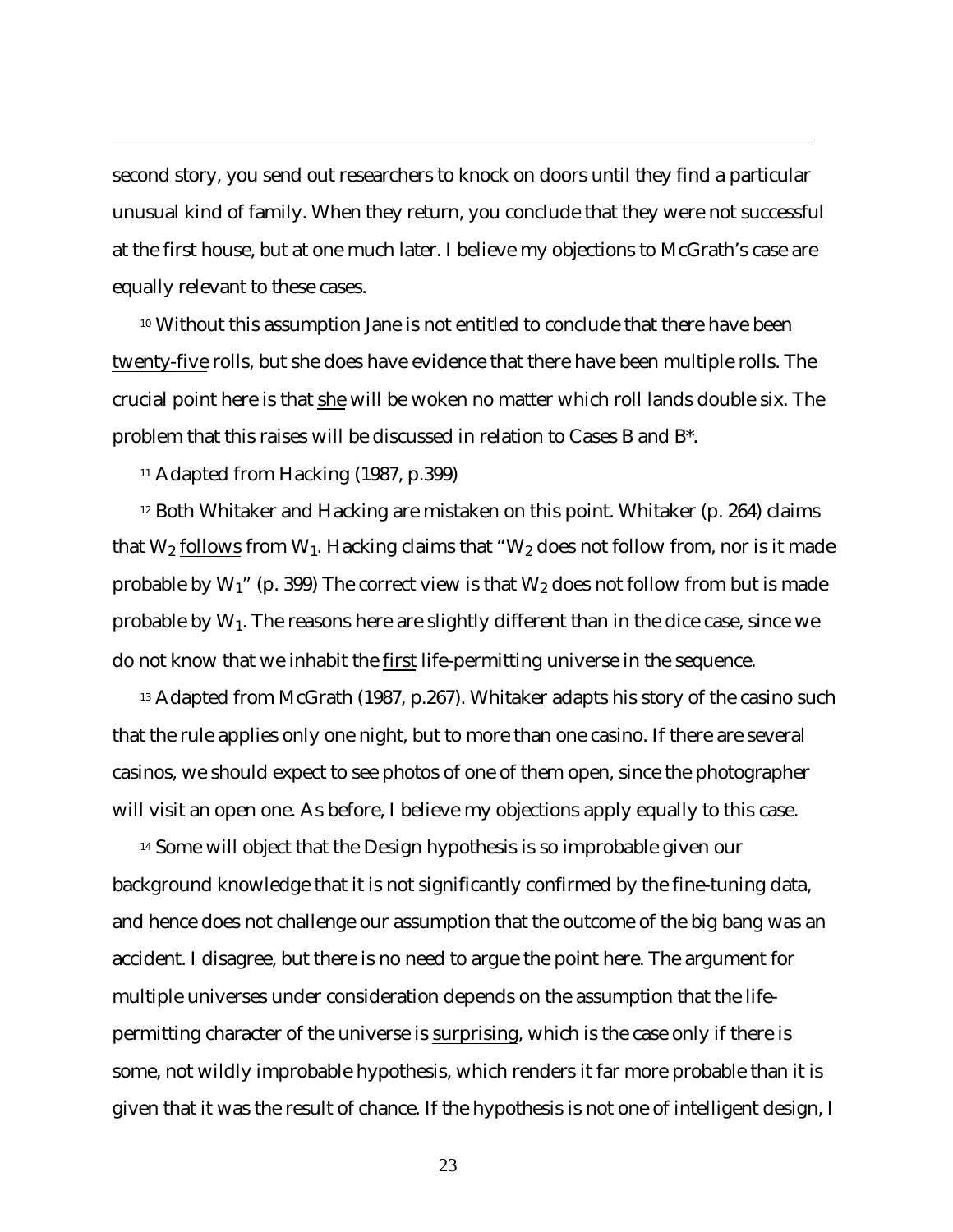am not sure what it could be. If there is no such hypothesis, we should not be puzzled by universe containing life, but view it as just one of the many highly improbable possible outcomes of the big bang—in which case the current motivation for multiple universes loses its force.

 $\overline{a}$ 

<sup>15</sup> This is adapted from Leslie's (1988) version of the story. In the discussion that follows, it should be distinguished from Leslie's (1989) version which is told from the point of view of the shooter.

<sup>16</sup> On the assumption of D, E disconfirms M, for if the gunman is firing deliberately, he is less likely to shoot you, if there are many equally interesting targets about.

<sup>17</sup> One reason that it is tempting always to take a theory's ability to reduce the surprisingness of data as evidence in its favor is that it is plausible that a theory's ability to explain data, is always evidence in its favor. And a central role of explanation is the reduction of surprisingness. I think that the example shows that reduction of surprisingness is not sufficient for explanation. It seems wrong to say that the Multiple People hypothesis explains your being shot, for at least three reasons. First, explanations should answer why-questions, but the answer to 'Why were you shot?' is not 'Because there were many people surrounding you'. Second, the fact that you were part of a crowd is not causally relevant to your being shot, and third, your being in a crowd does not raise your chances of being shot. (Similarly, the answer to 'Why is  $\alpha$ life-permitting?' is not 'Because there are lots of other universes'. Nor is the existence of many universes causally or probabilistically relevant to  $\alpha$  containing life). If there is a sense of 'explains' in which your being in a crowd explains your being shot, this can only show that in this sense of the term, explanation is not sufficient for confirmation.

 $18$  Numerous examples illustrate this point. In Case  $B^*$ , Jane has reason to be surprised when woken if she thinks she is the only sleeper (we can make it more surprising by using ten dice landing all sixes, instead of a pair), but not if she knows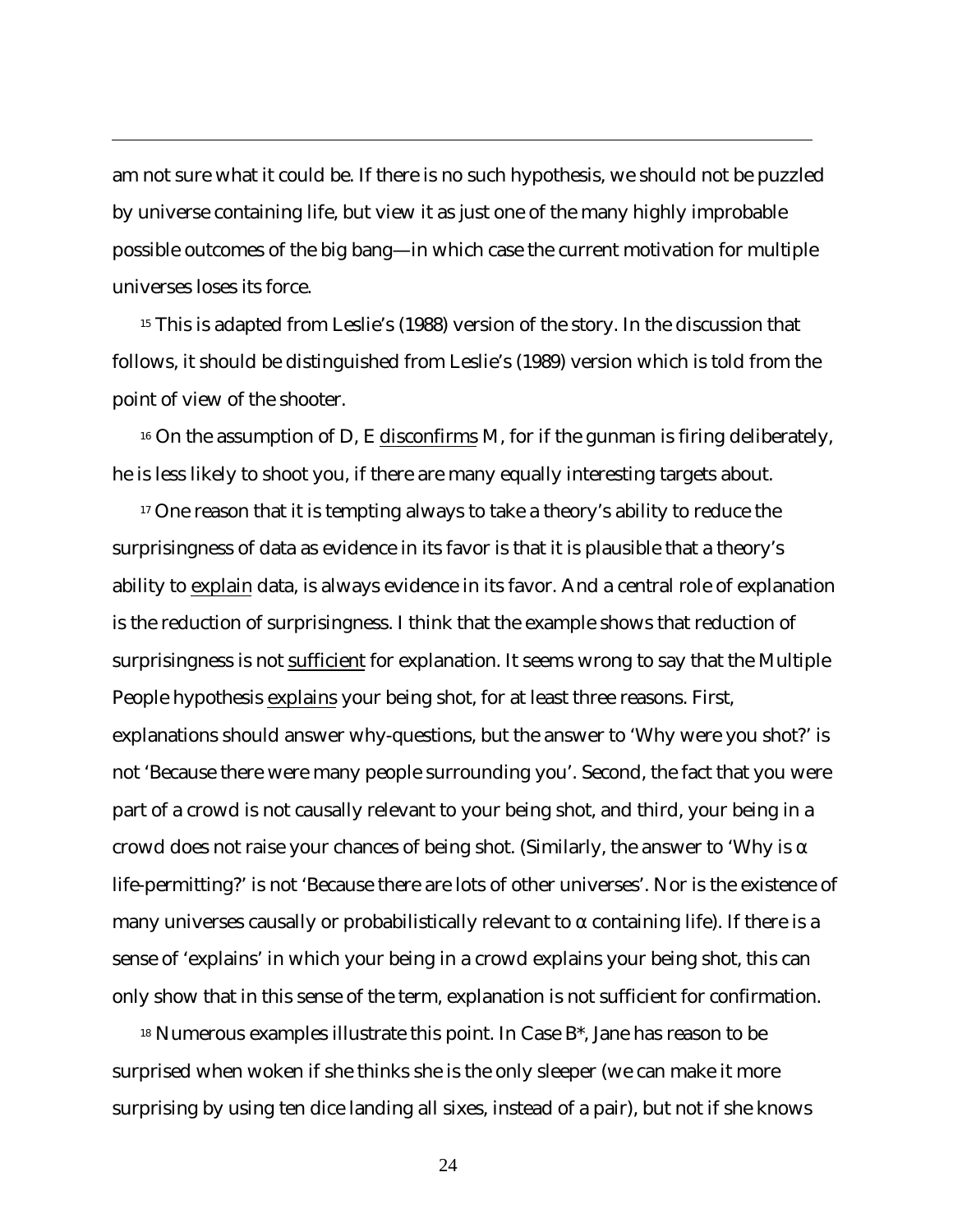there are many sleepers and dice rollers. But here being woken gives her no reason to suppose that there are other sleepers and dice rollers. Or consider one of Leslie's (1989) favorite analogies of fine-tuning and multiple universes. You stand before a firing squad, the guns go off, but you are still alive! Astonishing if you are alone in this situation; not so amazing if there are billions of people about before similar firing squads. Yet again, your surviving the firing squad gives you no reason to accept the Multiple Firing Squad hypothesis, even if this hypothesis is plausible to begin with.

 $\overline{a}$ 

<sup>19</sup> My thoughts in the early sections of this paper owe a great deal to numerous discussions with Phil Dowe. I must also thank William Alston, Adam Elga, Ned Hall, Neil Manson, Brent Mundy, Robert Stalnaker, Peter van Inwagen and two anonymous referees for helpful discussions on this topic and/or comments on earlier drafts.

## **References**

- Barrow J. D. and Tippler, F. J. 1986. The Anthropic Cosmological Principle. Oxford: Clarendon Press.
- Clifton, Robert K. 1991. "Critical Notice of John Leslie's Universes" Philosophical Quarterly 41: 339–344.
- Earman, John 1987. "The SAP also rises: A Critical Examination of the Anthropic Principle", American Philosophical Quarterly, 24: 307–317.
- Hacking, Ian 1987. "The Inverse Gambler's Fallacy: the Argument from Design. The Anthropic Principle Applied to Wheeler Universes", Mind, 76: 331–340.
- Horwich, Paul 1982. Probability and Evidence. Cambridge: Cambridge University Press.
- Kripke, Saul 1980. Naming and Necessity. Cambridge: Harvard University Press.
- Leslie, John 1988. "No Inverse Gambler's Fallacy in Cosmology", Mind, 97: 269–272. \_\_\_\_\_ 1989. Universes. London: Routledge.
- McGrath, P. J. 1988. "The Inverse Gambler's Fallacy and Cosmology—A Reply to Hacking", Mind, 97: 265–268.
- Parfit, Derek 1998. "Why anything? Why this?", London Review of Books, Jan 22, pp. 24-27.